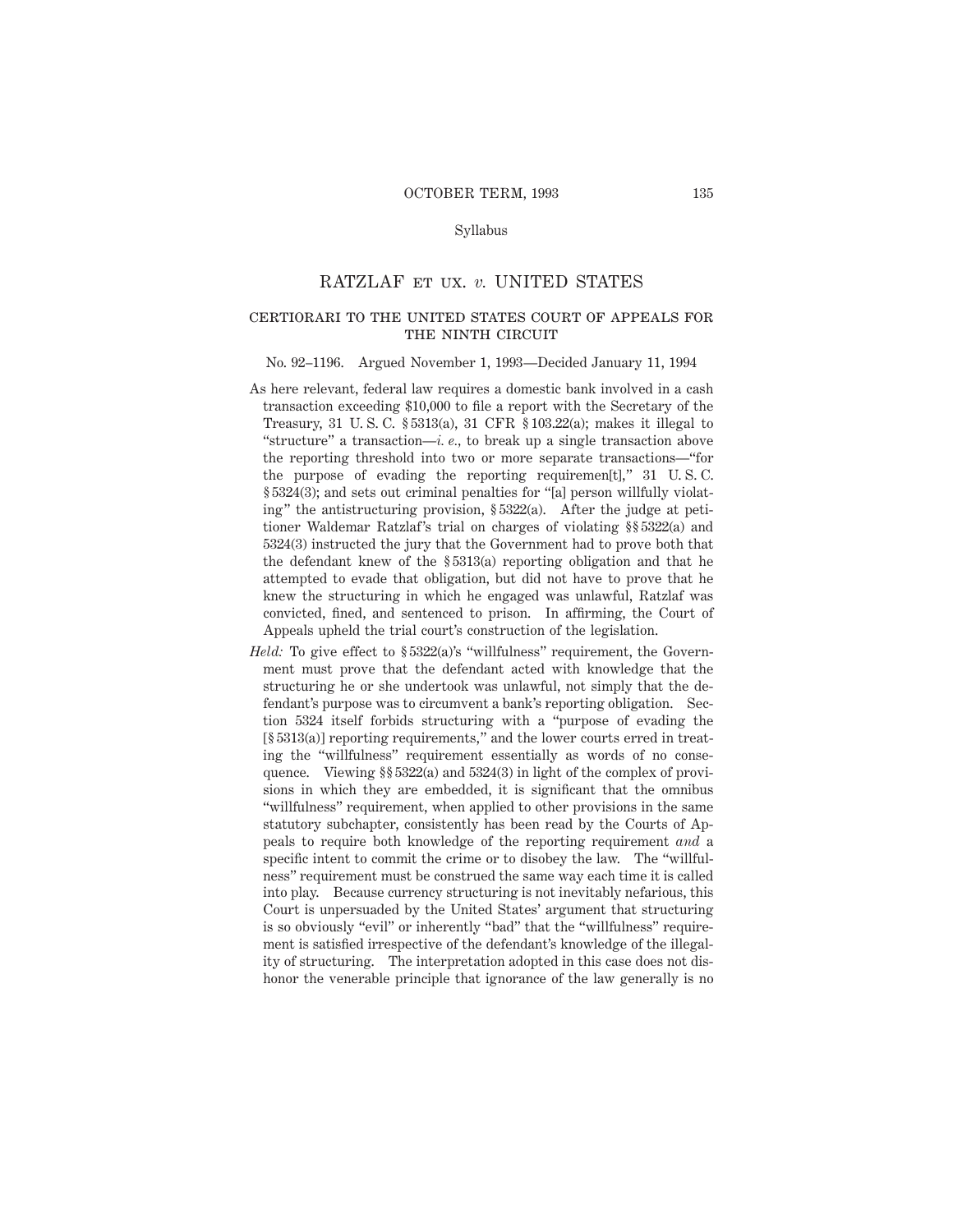defense to a criminal charge, for Congress may decree otherwise in particular contexts, and has done so in the present instance. Pp. 140–149. 976 F. 2d 1280, reversed and remanded.

GINSBURG, J., delivered the opinion of the Court, in which STEVENS, SCALIA, KENNEDY, and SOUTER, JJ., joined. BLACKMUN, J., filed a dissenting opinion, in which REHNQUIST, C. J., and O'CONNOR and THOMAS, JJ., joined, *post,* p. 150.

*Stephen Robert LaCheen* argued the cause for petitioners. With him on the briefs were *Anne M. Dixon, Peter Goldberger, Pamela A. Wilk, James H. Feldman, Jr., Kevin O'Connell,* and *Christopher H. Kent.*

*Paul J. Larkin, Jr.,* argued the cause for the United States. On the brief were *Solicitor General Days, Acting Assistant Attorney General Keeney, Deputy Solicitor General Bryson, John F. Manning,* and *Richard A. Friedman.*\*

JUSTICE GINSBURG delivered the opinion of the Court.

Federal law requires banks and other financial institutions to file reports with the Secretary of the Treasury whenever they are involved in a cash transaction that exceeds \$10,000. 31 U. S. C. § 5313; 31 CFR § 103.22(a) (1993). It is illegal to "structure" transactions—*i. e.*, to break up a single transaction above the reporting threshold into two or more separate transactions—for the purpose of evading a financial institution's reporting requirement. 31 U. S. C. § 5324. "A person willfully violating" this antistructuring provision is subject to criminal penalties. § 5322. This case presents a question on which Courts of Appeals have divided: Does a defendant's purpose to circumvent a bank's reporting obligation suffice to sustain a conviction for "willfully violating" the antistructuring provision?<sup>1</sup> We hold that the "willfulness"

<sup>\*</sup>*Alan Zarky* filed a brief for the National Association of Criminal Defense Lawyers as *amicus curiae* urging reversal.

<sup>1</sup> Compare, *e. g., United States* v. *Scanio,* 900 F. 2d 485, 491 (CA2 1990) ("proof that the defendant knew that structuring is unlawful" is not re-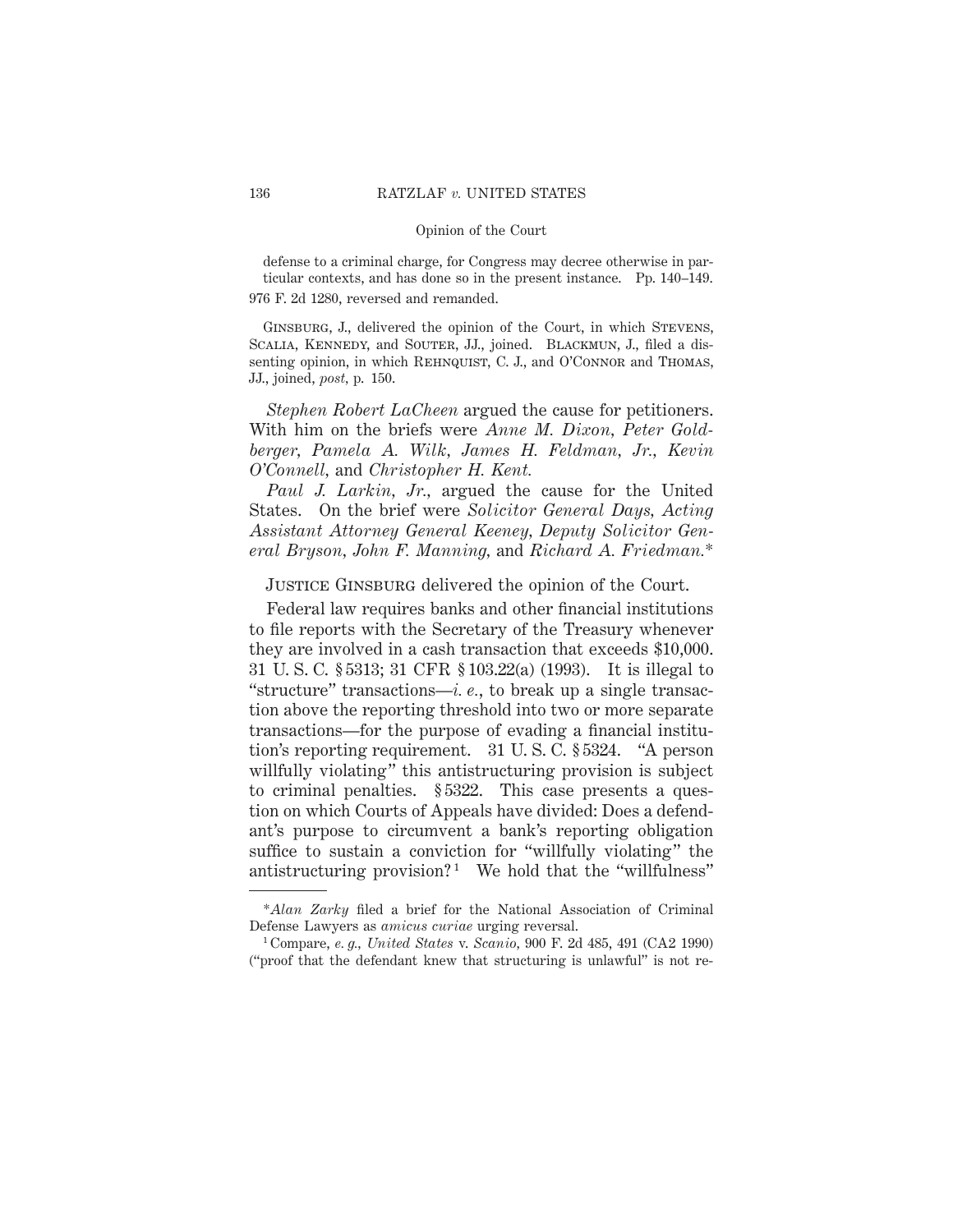requirement mandates something more. To establish that a defendant "willfully violat[ed]" the antistructuring law, the Government must prove that the defendant acted with knowledge that his conduct was unlawful.

On the evening of October 20, 1988, defendant-petitioner Waldemar Ratzlaf ran up a debt of \$160,000 playing blackjack at the High Sierra Casino in Reno, Nevada. The casino gave him one week to pay. On the due date, Ratzlaf returned to the casino with cash of \$100,000 in hand. A casino official informed Ratzlaf that all transactions involving more than \$10,000 in cash had to be reported to state and federal authorities. The official added that the casino could accept a cashier's check for the full amount due without triggering any reporting requirement. The casino helpfully placed a limousine at Ratzlaf's disposal, and assigned an employee to accompany him to banks in the vicinity. Informed that banks, too, are required to report cash transactions in excess of \$10,000, Ratzlaf purchased cashier's checks, each for less than \$10,000 and each from a different bank. He delivered these checks to the High Sierra Casino.

Based on this endeavor, Ratzlaf was charged with "structuring transactions" to evade the banks' obligation to report cash transactions exceeding \$10,000; this conduct, the indictment alleged, violated 31 U. S. C. §§ 5322(a) and 5324(3). The trial judge instructed the jury that the Government had to prove defendant's knowledge of the banks' reporting obligation and his attempt to evade that obligation, but did not

I

quired to satisfy § 5322's willfulness requirement), with *United States* v. *Aversa,* 984 F. 2d 493, 502 (CA1 1993) (en banc) (a "willful action" within the meaning of  $\S 5322(a)$  "is one committed in violation of a known legal duty or in consequence of a defendant's reckless disregard of such a duty").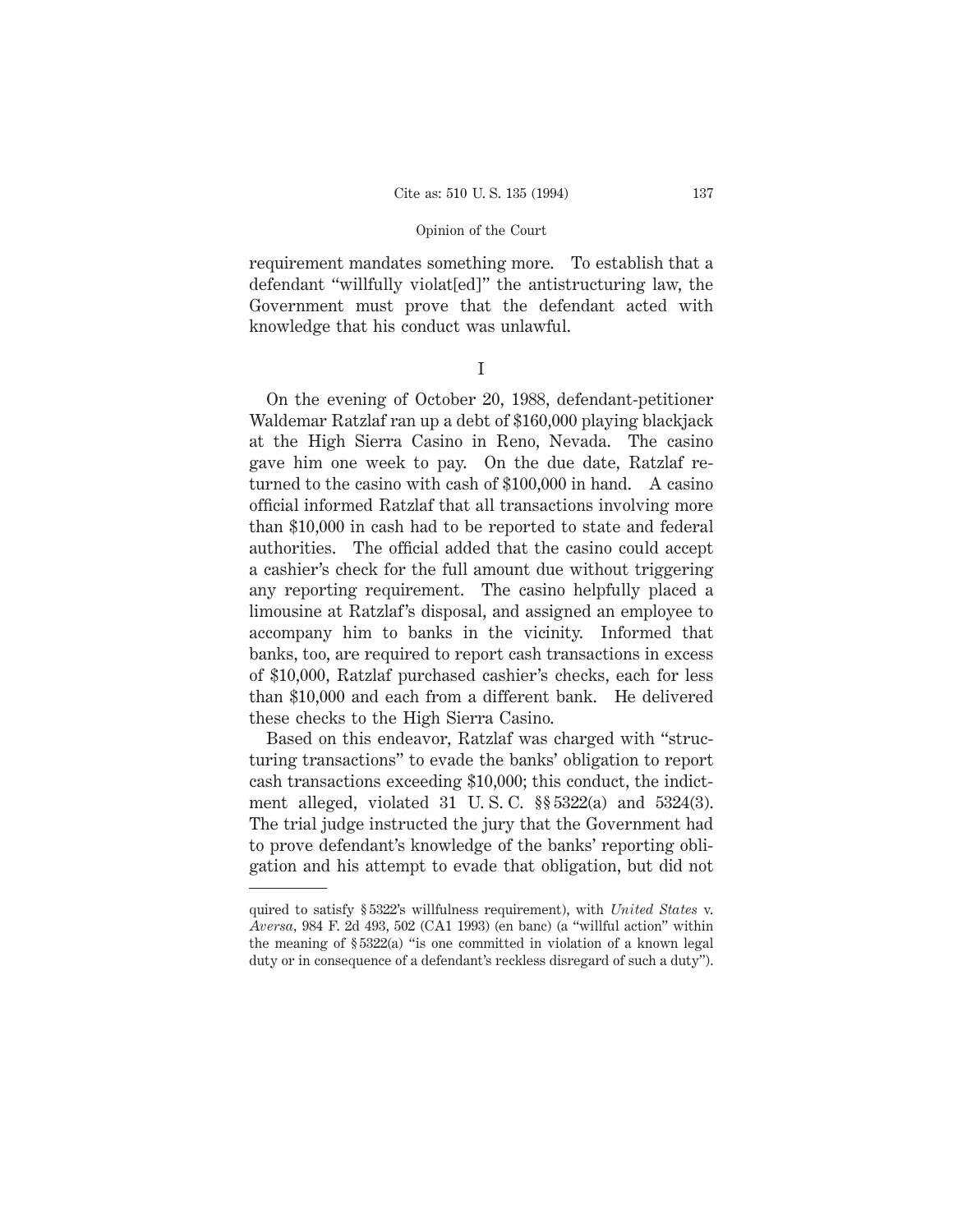have to prove defendant knew the structuring was unlawful. Ratzlaf was convicted, fined, and sentenced to prison.2

Ratzlaf maintained on appeal that he could not be convicted of "willfully violating" the antistructuring law solely on the basis of his knowledge that a financial institution must report currency transactions in excess of \$10,000 and his intention to avoid such reporting. To gain a conviction for "willful" conduct, he asserted, the Government must prove he was aware of the illegality of the "structuring" in which he engaged. The Ninth Circuit upheld the trial court's construction of the legislation and affirmed Ratzlaf's conviction. 976 F. 2d 1280 (1992). We granted certiorari, 507 U. S. 1050 (1993), and now conclude that, to give effect to the statutory "willfulness" specification, the Government had to prove Ratzlaf knew the structuring he undertook was unlawful. We therefore reverse the judgment of the Court of Appeals.

### II

# A

Congress enacted the Currency and Foreign Transactions Reporting Act (Bank Secrecy Act) in 1970, Pub. L. 91–2508, Tit. II, 84 Stat. 1118, in response to increasing use of banks and other institutions as financial intermediaries by persons engaged in criminal activity. The Act imposes a variety of reporting requirements on individuals and institutions regarding foreign and domestic financial transactions. See 31 U. S. C. §§ 5311–5325. The reporting requirement relevant here, §5313(a), applies to domestic financial transactions. Section 5313(a) reads:

"When a domestic financial institution is involved in a transaction for the payment, receipt, or transfer of

<sup>2</sup> Ratzlaf's wife and the casino employee who escorted Ratzlaf to area banks were codefendants. For convenience, we refer only to Waldemar Ratzlaf in this opinion.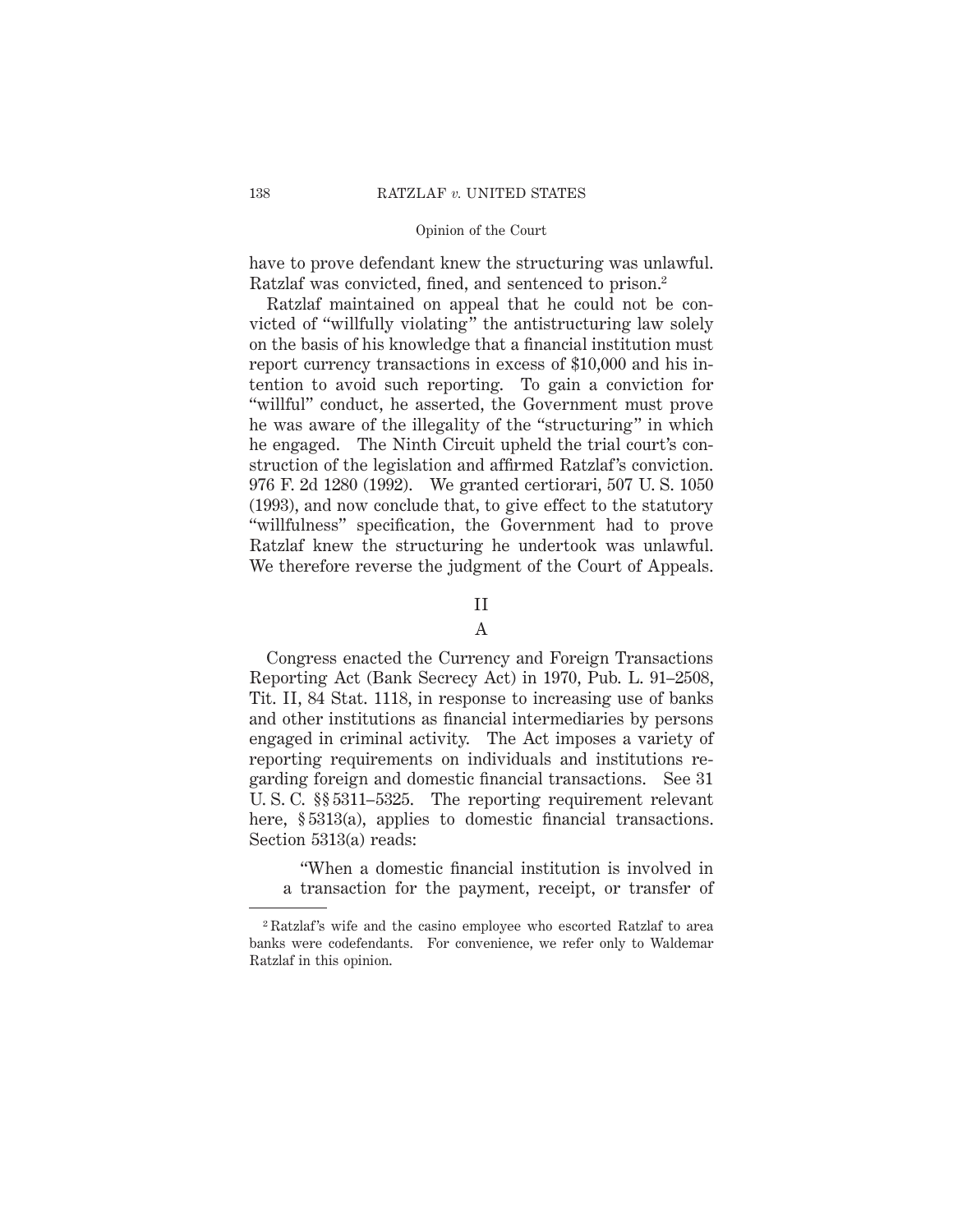United States coins or currency (or other monetary instruments the Secretary of the Treasury prescribes), in an amount, denomination, or amount and denomination, or under circumstances the Secretary prescribes by regulation, the institution and any other participant in the transaction the Secretary may prescribe shall file a report on the transaction at the time and in the way the Secretary prescribes. . . . "<sup>3</sup>

To deter circumvention of this reporting requirement, Congress enacted an antistructuring provision, 31 U. S. C. § 5324, as part of the Money Laundering Control Act of 1986, Pub. L. 99–570, Tit. I, Subtit. H, § 1354(a), 100 Stat. 3207–22.4 Section 5324,<sup>5</sup> which Ratzlaf is charged with "willfully violating," reads:

"No person shall for the purpose of evading the reporting requirements of section 5313(a) with respect to such transaction—

.....

<sup>3</sup> By regulation, the Secretary ordered reporting of "transaction[s] in currency of more than \$10,000." 31 CFR § 103.22(a) (1993). Although the Secretary could have imposed a report-filing requirement on "any . . . participant in the transaction," 31 U. S. C. § 5313(a), the Secretary chose to require reporting by the financial institution but not by the customer. 31 CFR § 103.22(a) (1993).

<sup>4</sup> Other portions of this Act make "money laundering" itself a crime. See Pub. L. 99–570, Tit. XIII, § 1352(a), 100 Stat. 3207–18, codified at 18 U. S. C. § 1956(a)(2)(b) (prohibiting various transactions involving the "proceeds of some form of unlawful activity"). The Government does not assert that Ratzlaf obtained the cash used in any of the transactions relevant here in other than a lawful manner.

 $5$  Subsequent to Ratzlaf's conviction, Congress recodified  $$5324(1)–(3)$  as  $§ 5324(a)(1)–(3)$ , without substantive change. In addition, Congress added subsection (b) to replicate the prohibitions of subsection (a) in the context of international currency transactions. See Annunzio-Wylie Anti-Money Laundering Act, Pub. L. 102–550, Tit. XV, § 1525(a), 106 Stat. 4064, 31 U. S. C. § 5324 (1988 ed., Supp. IV). For simplicity, we refer to the codification in effect at the time the Court of Appeals decided this case.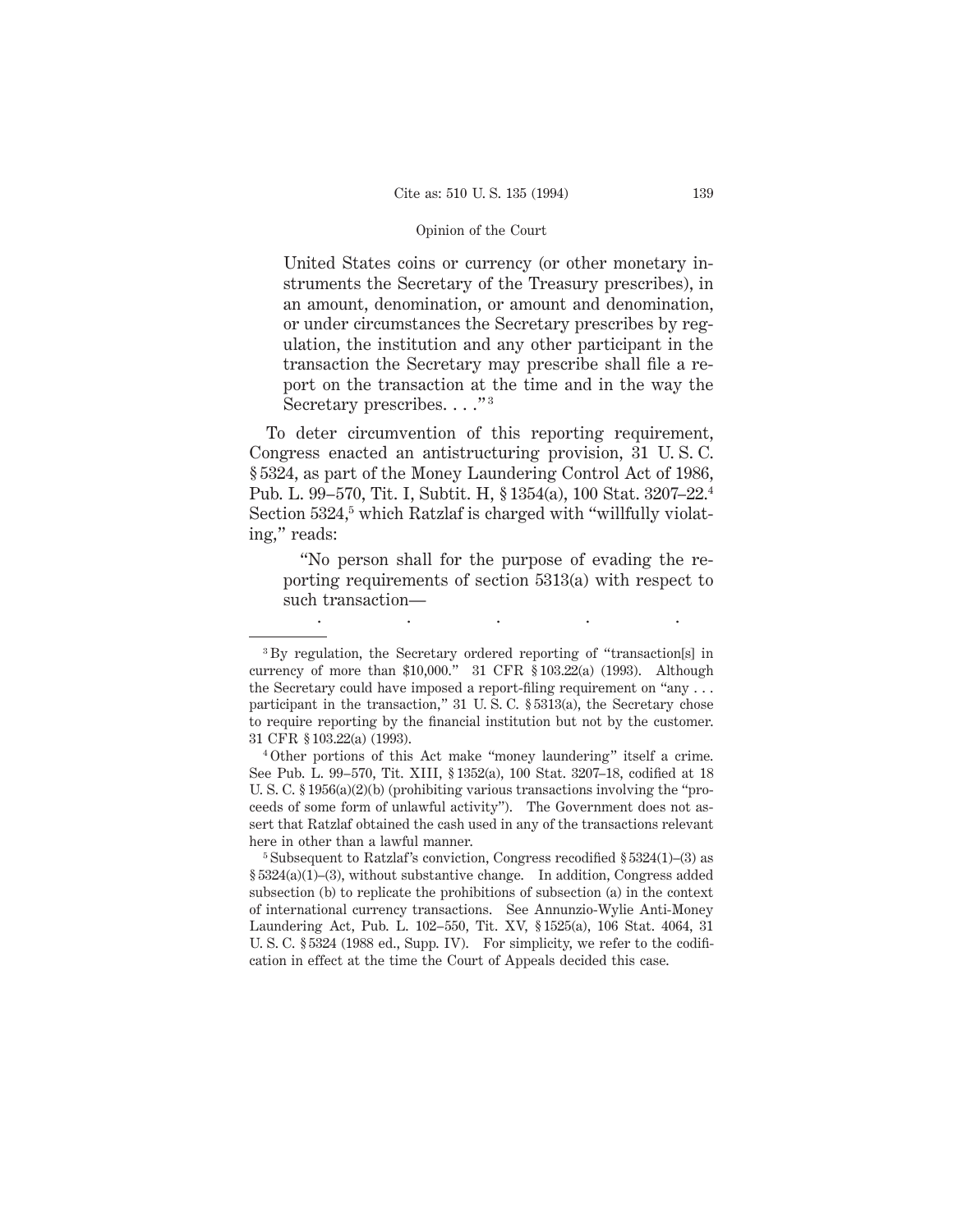"(3) structure or assist in structuring, or attempt to structure or assist in structuring, any transaction with one or more domestic financial institutions." <sup>6</sup>

The criminal enforcement provision at issue, 31 U. S. C. § 5322(a), sets out penalties for "[a] person willfully violating," *inter alia,* the antistructuring provision. Section 5322(a) reads:

"A person willfully violating this subchapter [31 U. S. C. § 5311 *et seq.*] or a regulation prescribed under this subchapter (except section 5315 of this title or a regulation prescribed under section 5315) shall be fined not more than \$250,000, or [imprisoned for] not more than five years, or both."

B

Section 5324 forbids structuring transactions with a "purpose of evading the reporting requirements of section 5313(a)." Ratzlaf admits that he structured cash transactions, and that he did so with knowledge of, and a purpose to avoid, the banks' duty to report currency transactions in excess of \$10,000. The statutory formulation (§ 5322) under which Ratzlaf was prosecuted, however, calls for proof of "willful[ness]" on the actor's part. The trial judge in Ratzlaf's case, with the Ninth Circuit's approbation, treated § 5322(a)'s "willfulness" requirement essentially as surplusage—as words of no consequence.7 Judges should hesitate so to treat statutory terms in any setting, and resistance

<sup>6</sup> Regarding enforcement of § 5324, the Secretary considered, but did not promulgate, a regulation requiring banks to inform currency transaction customers of the section's proscription. See 53 Fed. Reg. 7948 (1988) (proposing "procedures to notify [bank] customers of the provisions to Section 5324" in order to "insure compliance" with those provisions); 54 Fed. Reg. 20398 (1989) (withdrawing proposal).

<sup>7</sup> The United States confirmed at oral argument that, in its view, as in the view of the courts below, "the 5324 offense is just what it would be if you never had 5322." Tr. of Oral Arg. 23.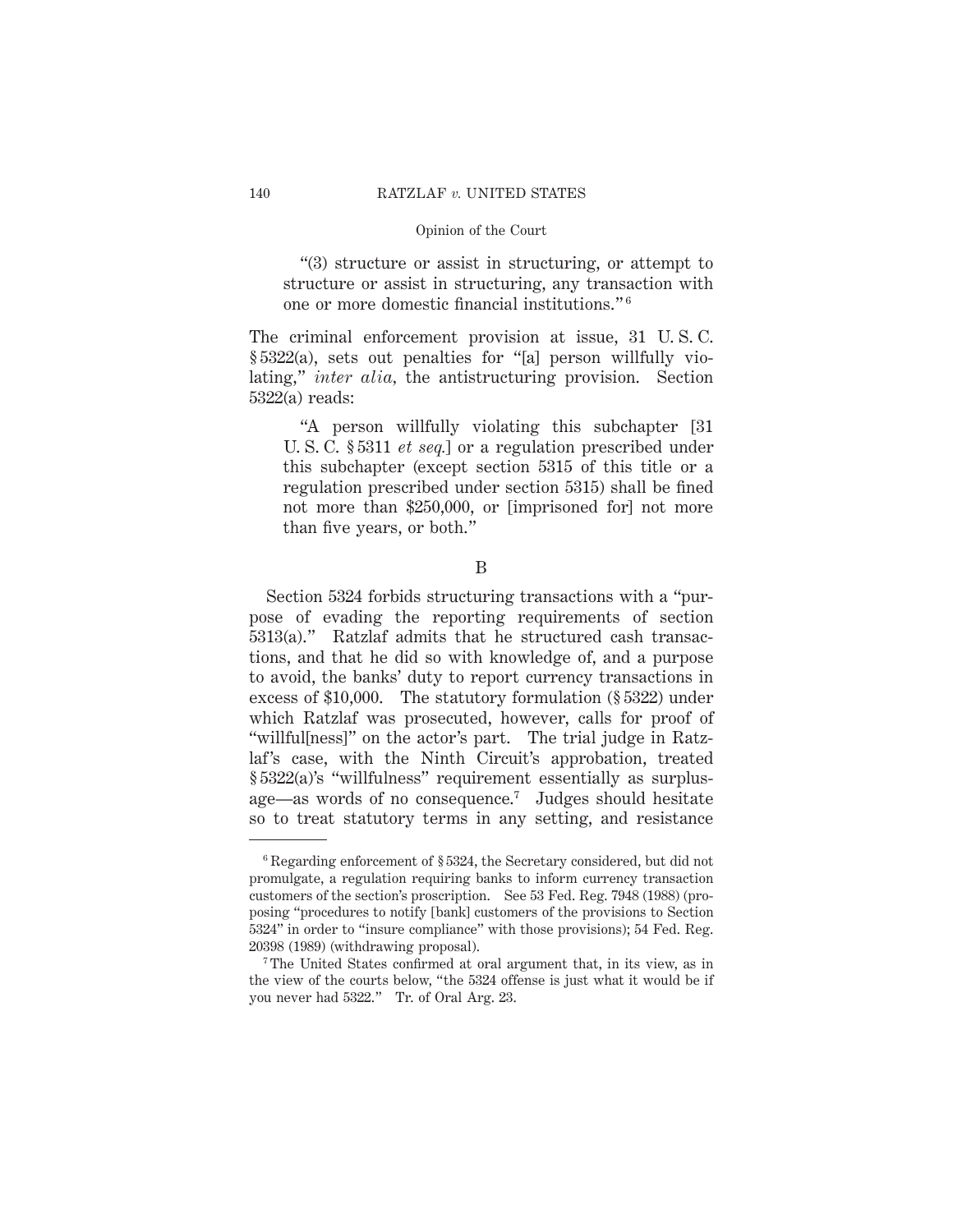should be heightened when the words describe an element of a criminal offense. See *Pennsylvania Dept. of Public Welfare* v. *Davenport,* 495 U. S. 552, 562 (1990) (expressing "deep reluctance" to interpret statutory provisions "so as to render superfluous other provisions in the same enactment") (citation omitted); cf. *Potter* v. *United States,* 155 U. S. 438, 446 (1894) (word "wilful" used to describe certain offenses but not others in same statute "cannot be regarded as mere surplusage; it means something").

"Willful," this Court has recognized, is a "word of many meanings," and "its construction [is] often . . . influenced by its context." *Spies* v. *United States,* 317 U. S. 492, 497 (1943). Accordingly, we view §§ 5322(a) and 5324(3) mindful of the complex of provisions in which they are embedded. In this light, we count it significant that  $\S 5322(a)$ 's omnibus "willfulness" requirement, when applied to other provisions in the same subchapter, consistently has been read by the Courts of Appeals to require both "knowledge of the reporting requirement" *and* a "specific intent to commit the crime," *i. e.,* "a purpose to disobey the law." See *United States* v. *Bank of New England, N. A.,* 821 F. 2d 844, 854–859 (CA1 1987) ("willful violation" of § 5313's reporting requirement for cash transactions over \$10,000 requires "voluntary, intentional, and bad purpose to disobey the law"); *United States* v. *Eisenstein,* 731 F. 2d 1540, 1543 (CA11 1984) ("willful violation" of § 5313's reporting requirement for cash transactions over \$10,000 requires " 'proof of the defendant's knowledge of the reporting requirement and his specific intent to commit the crime' ") (quoting *United States* v. *Granda,* 565 F. 2d 922, 926 (CA5 1978)).

Notable in this regard are  $31 \,$  U.S. C.  $\S 5314$ ,<sup>8</sup> concerning records and reports on monetary transactions with foreign

<sup>8</sup> Section 5314 provides that "the Secretary of the Treasury shall require a resident or citizen of the United States or a person in, and doing business in, the United States, to keep records, file reports, or keep records and file reports, when the resident, citizen, or person makes a transaction or maintains a relation for any person with a foreign financial agency."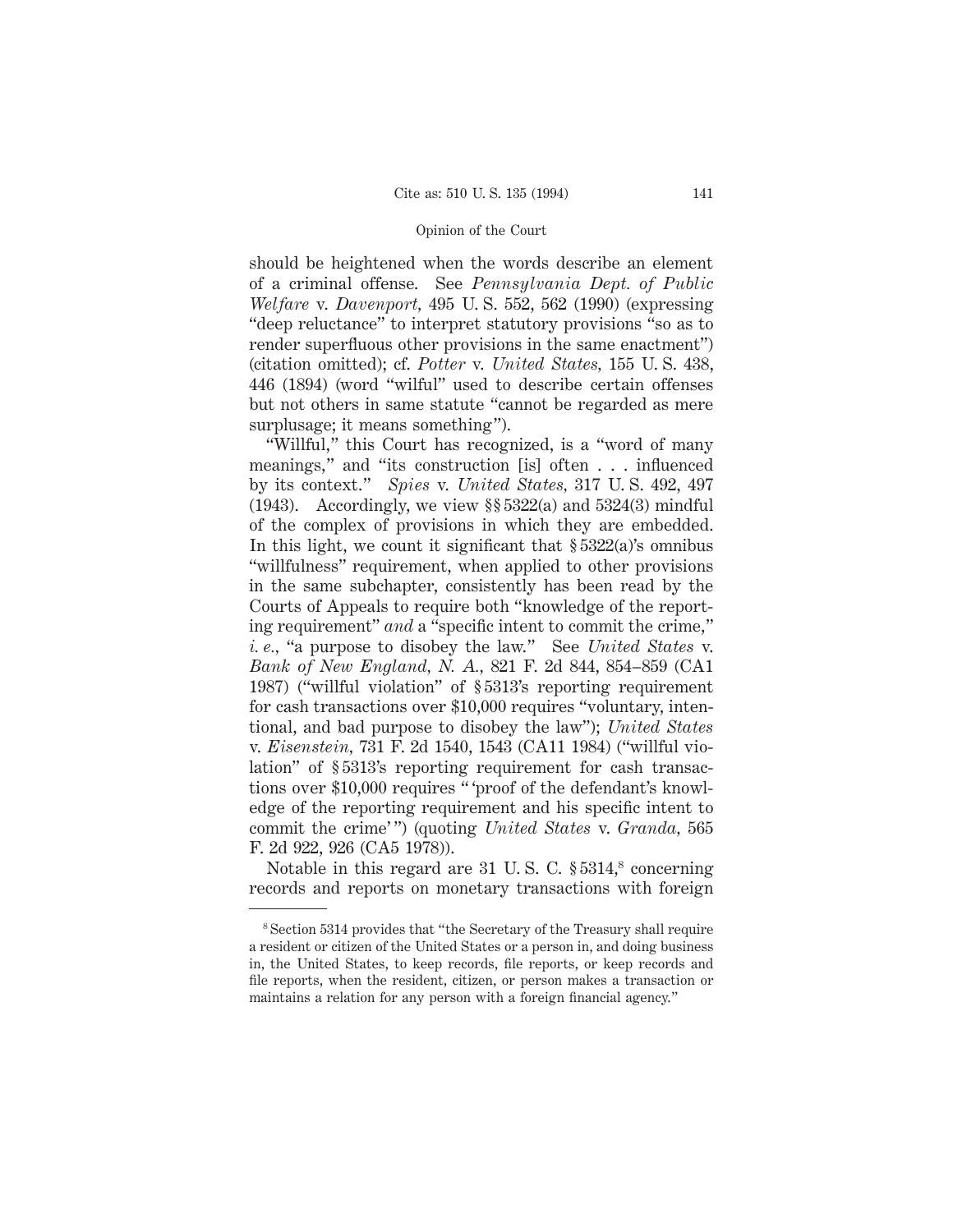financial agencies, and  $\S 5316$ , concerning declaration of the transportation of more than \$10,000 into, or out of, the United States. Decisions involving these provisions describe a "willful" actor as one who violates "a known legal duty." See, *e. g.*, *United States* v. *Sturman,* 951 F. 2d 1466, 1476–1477 (CA6 1991) ("willful violation" of § 5314's reporting requirement for foreign financial transactions requires proof of " 'voluntary, intentional violation of a known legal duty' ") (quoting *Cheek* v. *United States,* 498 U. S. 192, 201 (1991)); *United States* v. *Warren,* 612 F. 2d 887, 890 (CA5 1980) ("willful violation" of § 5316's reporting requirement for transportation of currency across international boundaries requires that defendant "have *actually known* of the currency reporting requirement and have voluntarily and intentionally violated that known legal duty"); *United States* v. *Dichne,* 612 F. 2d 632, 636 (CA2 1979) ("willful violation" of § 5316's reporting requirement for transportation of currency across international boundaries requires proof of defendant's " 'knowledge of the reporting requirement and his specific intent to commit the crime' ") (quoting *Granda,* 565 F. 2d, at 926); *Granda,* 565 F. 2d, at 924–926 (overturning conviction for "willful violation" of § 5316 because jury was not given "proper instruction [that] would include some discussion of defendant's ignorance of the law" and rejecting Government's contention that the statutory provisions "do not require that the defendant be aware of the fact that he is breaking the law").10

<sup>9</sup> Section 5316 requires the filing of reports prescribed by the Secretary of the Treasury when "a person or an agent or bailee of the person . . . knowingly (1) transports, is about to transport, or has transported, monetary instruments of more than \$10,000 at one time" into, or out of, the United States.

<sup>&</sup>lt;sup>10</sup> "[S]pecific intent to commit the crime[s]" described in 31 U.S.C. §§ 5313, 5314, and 5316 might be negated by, *e. g.*, proof that defendant relied in good faith on advice of counsel. See *United States* v. *Eisenstein,* 731 F. 2d 1540, 1543–1544 (CA11 1984).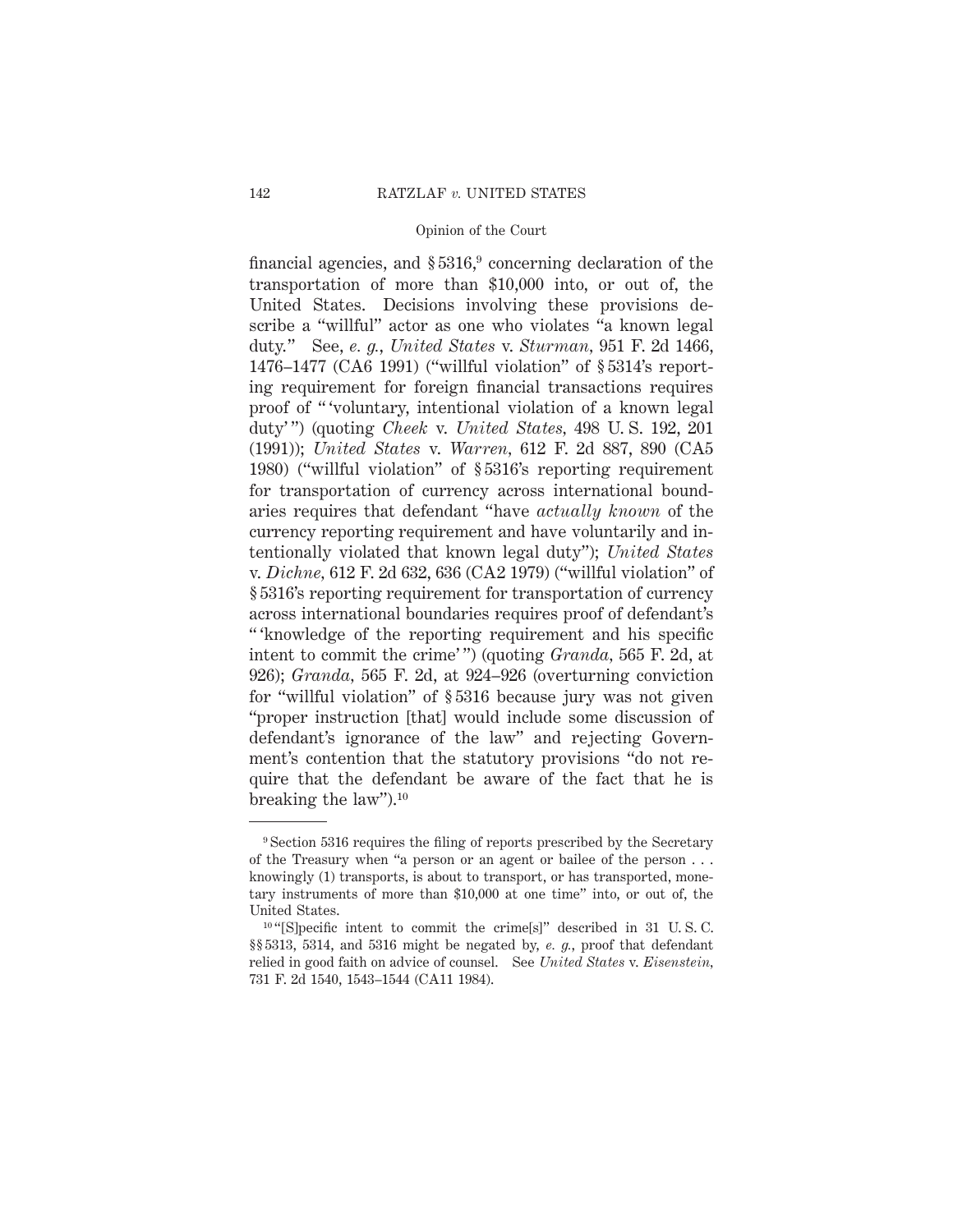A term appearing in several places in a statutory text is generally read the same way each time it appears. See *Estate of Cowart* v. *Nicklos Drilling Co.,* 505 U. S. 469, 479 (1992). We have even stronger cause to construe a *single* formulation, here  $\S 5322(a)$ , the same way each time it is called into play. See *United States* v. *Aversa,* 984 F. 2d 493, 498 (CA1 1993) (en banc) ("Ascribing various meanings to a single iteration of [§ 5322(a)'s willfulness requirement] reading the word differently for each code section to which it applies—would open Pandora's jar. If courts can render meaning so malleable, the usefulness of a single penalty provision for a group of related code sections will be eviscerated and . . . almost any code section that references a group of other code sections would become susceptible to individuated interpretation.").

The United States urges, however, that § 5324 violators, by their very conduct, exhibit a purpose to do wrong, which suffices to show "willfulness":

"On occasion, criminal statutes—including some requiring proof of 'willfulness'—have been understood to require proof of an intentional violation of a known legal duty, *i. e.*, specific knowledge by the defendant that his conduct is unlawful. But where that construction has been adopted, it has been invoked only to ensure that the defendant acted with a wrongful purpose. See *Liparota* v. *United States,* 471 U. S. 419, 426  $(1985) \ldots$ 

"The anti-structuring statute, 31 U. S. C. § 5324, satisfies the 'bad purpose' component of willfulness by explicitly defining the wrongful purpose necessary to violate the law: it requires proof that the defendant acted with the purpose to evade the reporting requirement of Section 5313(a)." Brief for United States 23–25.

.....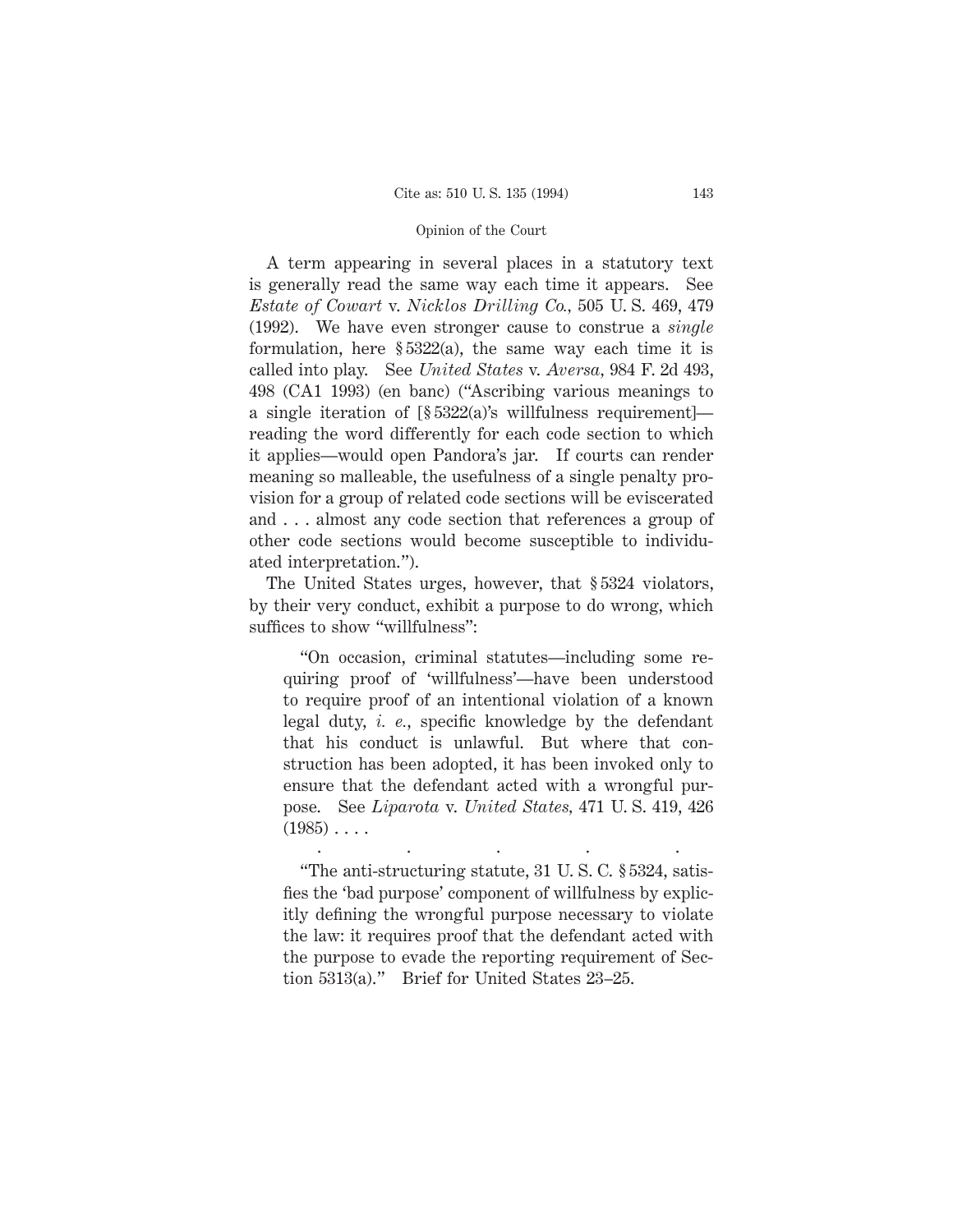" '[S]tructuring is not the kind of activity that an ordinary person would engage in innocently," the United States asserts. *Id.*, at 29 (quoting *United States* v. *Hoyland,* 914 F. 2d 1125, 1129 (CA9 1990)). It is therefore "reasonable," the Government concludes, "to hold a structurer responsible for evading the reporting requirements without the need to prove specific knowledge that such evasion is unlawful." Brief for United States 29.

Undoubtedly there are bad men who attempt to elude official reporting requirements in order to hide from Government inspectors such criminal activity as laundering drug money or tax evasion.<sup>11</sup> But currency structuring is not inevitably nefarious. Consider, for example, the small business operator who knows that reports filed under 31 U. S. C. § 5313(a) are available to the Internal Revenue Service. To reduce the risk of an IRS audit, she brings \$9,500 in cash to the bank twice each week, in lieu of transporting over \$10,000 once each week. That person, if the United States is right, has committed a criminal offense, because she structured cash transactions "for the specific purpose of depriving the Government of the information that Section 5313(a) is designed to obtain." Brief for United States 28–

<sup>11</sup> On brief, the United States attempted to link Ratzlaf to other bad conduct, describing at some length his repeated failure to report gambling income in his income tax returns. Brief for United States 5–7. Ratzlaf was not prosecuted, however, for these alleged misdeeds. Tr. of Oral Arg. 35–36. Nor has the Government ever asserted that Ratzlaf was engaged in other conduct Congress sought principally to check through the legislation in question—not gambling at licensed casinos, but laundering money proceeds from drug sales or other criminal ventures. See S. Rep. No. 99–433, pp. 1–2 (1986) (purpose of Act creating § 5324 is to "provide Federal law enforcement agencies with additional tools to investigate money laundering [and to] curb the spread of money laundering, by which criminals have successfully disguised the nature and source of funds from their illegal enterprises").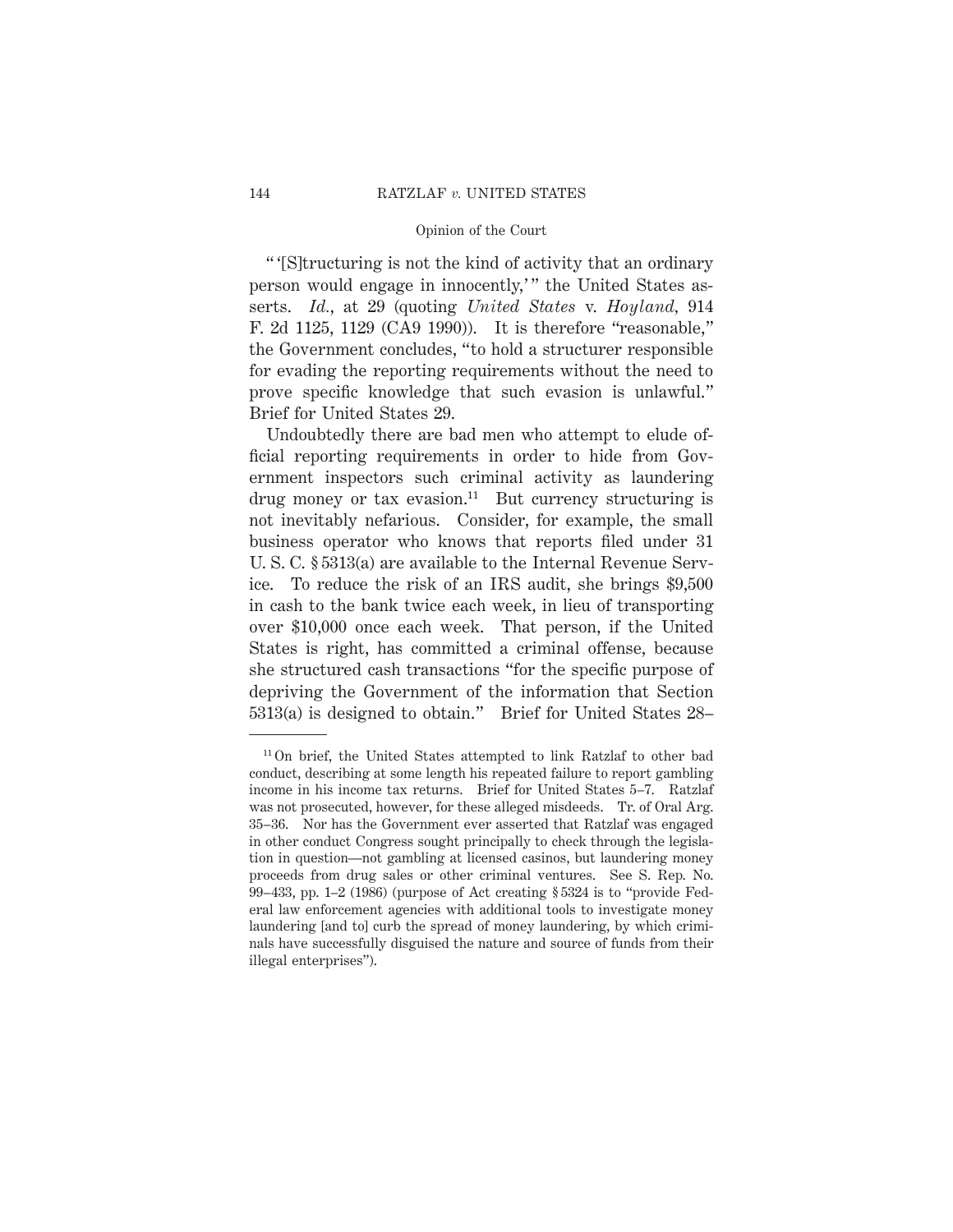$29.^{12}$  Nor is a person who structures a currency transaction invariably motivated by a desire to keep the Government in the dark. But under the Government's construction an individual would commit a felony against the United States by making cash deposits in small doses, fearful that the bank's reports would increase the likelihood of burglary,<sup>13</sup> or in an endeavor to keep a former spouse unaware of his wealth.14

Courts have noted "many occasions" on which persons, without violating any law, may structure transactions "in order to avoid the impact of some regulation or tax." *United States* v. *Aversa,* 762 F. Supp. 441, 446 (NH 1991), aff'd in part, 984 F. 2d 493 (CA1 1993). This Court, over a century ago, supplied an illustration:

"The Stamp Act of 1862 imposed a duty of two cents upon a bank-check, when drawn for an amount not less than twenty dollars. A careful individual, having the amount of twenty dollars to pay, pays the same by handing to his creditor two checks of ten dollars each. He thus draws checks in payment of his debt to the amount

 $12$  At oral argument, the United States recognized that, under its reading of the legislation, the entrepreneur in this example, absent special exemption, would be subject to prosecution. Tr. of Oral Arg. 32–34.

<sup>13</sup> See *United States* v. *Dollar Bank Money Market Account No. 1591768456,* 980 F. 2d 233, 241 (CA3 1992) (forfeiture action under 18 U. S. C.  $\S 981(a)(1)(A)$  involving a cash gift deposited by the donee in several steps to avoid bank's reporting requirement; court overturned grant of summary judgment in Government's favor, noting that jury could believe donee's "legitimate explanations for organizing his deposits in amounts under \$10,000," including respect for donor's privacy and fear that information regarding the donor—an "eccentric old woman [who] hid hundreds of thousands of dollars in her house"—might lead to burglary attempts).

<sup>14</sup> See *Aversa,* 984 F. 2d, at 495 (real estate partners feared that "paper trail" from currency transaction reports would obviate efforts to hide existence of cash from spouse of one of the partners).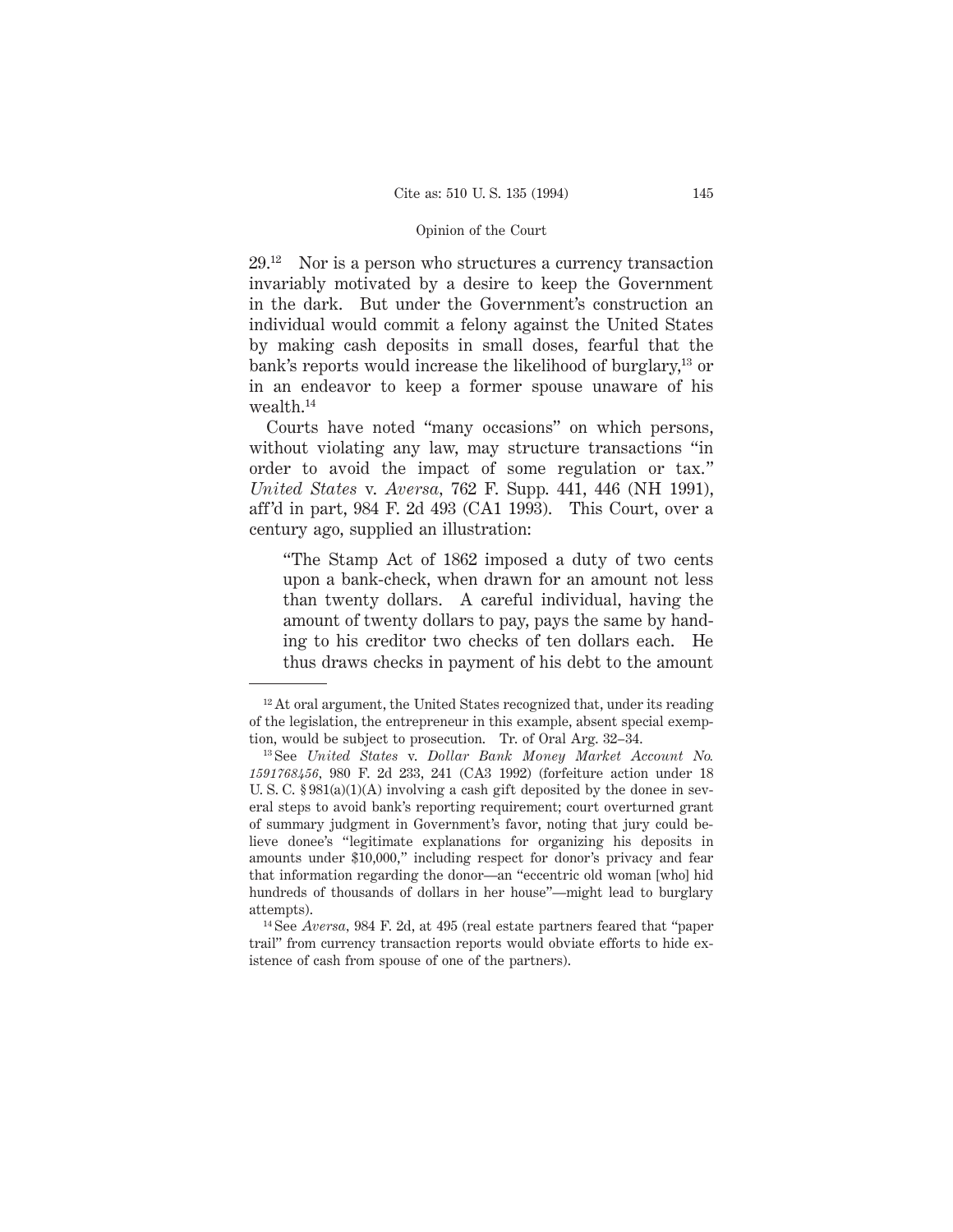of twenty dollars, and yet pays no stamp duty. . . . While his operations deprive the government of the duties it might reasonably expect to receive, it is not perceived that the practice is open to the charge of fraud. He resorts to devices to avoid the payment of duties, but they are not illegal. He has the legal right to split up his evidences of payment, and thus to avoid the tax." *United States* v. *Isham,* 17 Wall. 496, 506 (1873).

In current days, as an *amicus* noted, countless taxpayers each year give a gift of \$10,000 on December 31 and an identical gift the next day, thereby legitimately avoiding the taxable gifts reporting required by 26 U.S.C.  $\S 2503(b).$ <sup>15</sup> See Brief for National Association of Criminal Defense Lawyers as *Amicus Curiae* 16.

In light of these examples, we are unpersuaded by the argument that structuring is so obviously "evil" or inherently "bad" that the "willfulness" requirement is satisfied irrespective of the defendant's knowledge of the illegality of structuring. Had Congress wished to dispense with the requirement, it could have furnished the appropriate instruction.<sup>16</sup>

## $\mathcal{C}$

In § 5322, Congress subjected to criminal penalties only those "willfully violating" § 5324, signaling its intent to require for conviction proof that the defendant knew not only

<sup>&</sup>lt;sup>15</sup> The statute provides that "[i]n the case of gifts . . . made to any person by [a] donor during [a] calendar year, the first \$10,000 of such gifts to such person shall not . . . be included in the total amount of gifts made during such year." 26 U. S. C. § 2503(b).

<sup>16</sup> Congress did provide for civil forfeiture without any "willfulness" requirement in the Money Laundering Control Act of 1986. See 18 U. S. C. § 981(a) (subjecting to forfeiture "[a]ny property, real or personal, involved in a transaction  $\ldots$  in violation of section 5313(a) or 5324(a) of title 31 . . ."); see also 31 U. S. C. § 5317(a) (subjecting to forfeiture any "monetary instrument . . . being transported [when] a report on the instrument under section 5316 of this title has not been filed or contains a material omission or misstatement").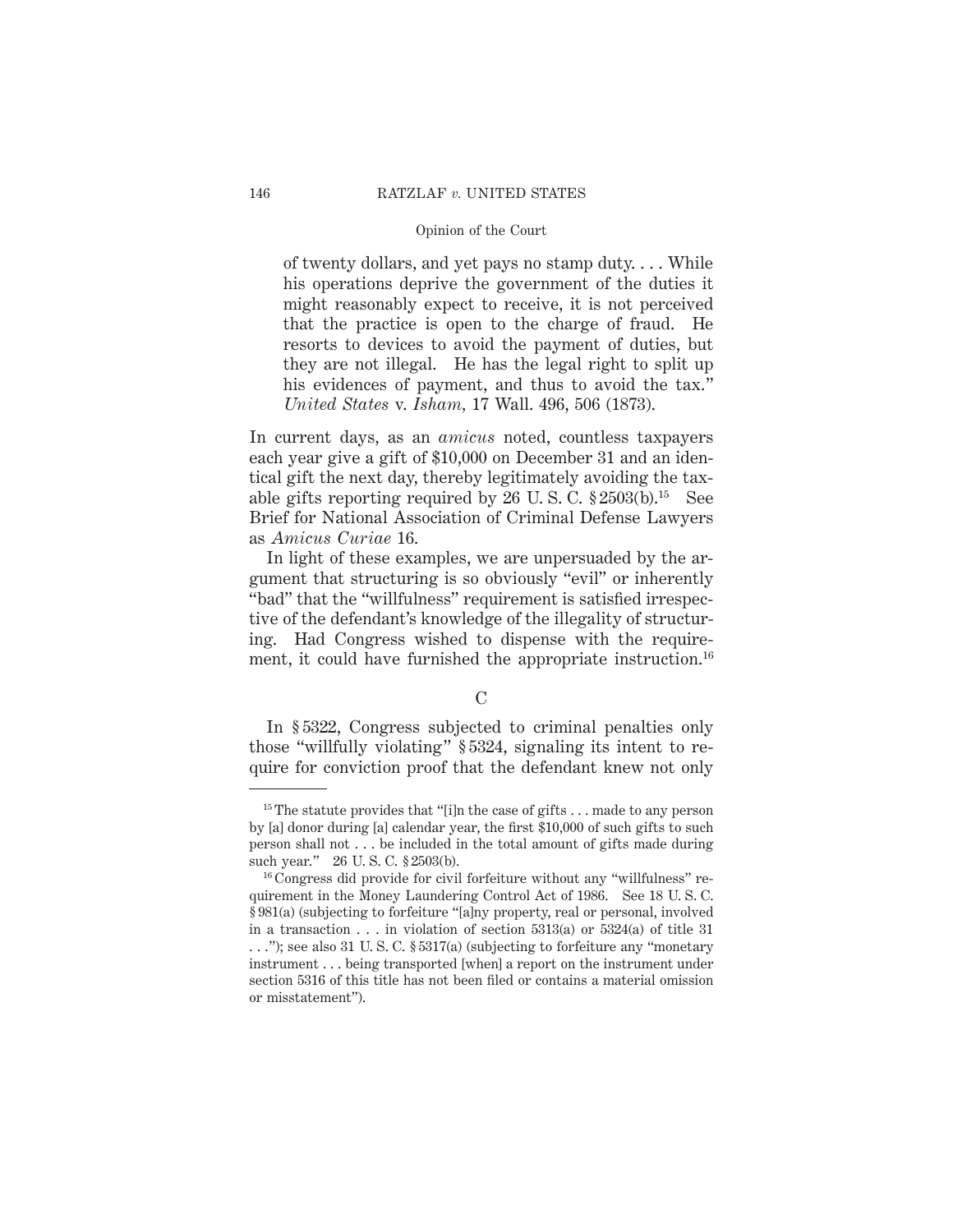of the bank's duty to report cash transactions in excess of \$10,000, but also of his duty not to avoid triggering such a report. There are, we recognize, contrary indications in the statute's legislative history.<sup>17</sup> But we do not resort to legis-

<sup>&</sup>lt;sup>17</sup> The United States points to one of the Senate Reports accompanying the Money Laundering Control Act of 1986, which stated that "a person who converts \$18,000 in currency to cashier's checks by purchasing two \$9,000 cashier's checks at two different banks or on two different days with the specific intent that the participating bank or banks not be required to file Currency Transaction Reports for those transactions, would be subject to potential civil and criminal liability." S. Rep. No. 99–433, p. 22 (1986), cited in Brief for United States 35. The same Report also indicated that § 5324 "would codify [*United States* v.] *Tobon-Builes*[, 706 F. 2d 1092 (CA11 1983),] and like cases [by] expressly subject[ing] to potential liability a person who causes or attempts to cause a financial institution to fail to file a required report or who causes a financial institution to file a required report that contains material omissions or misstatements of fact." S. Rep. No. 99–433, at 22, cited in Brief for United States 33.

But the legislative history cited by the United States is hardly crystalline. The reference to *United States* v. *Tobon-Builes,* 706 F. 2d 1092 (CA11 1983), is illustrative. In that case, the defendant was charged under 18 U.S.C. § 1001, the False Statements Act, with "conceal[ing]... the existence, source, and transfer of approximately \$185,200 in cash by purchasing approximately twenty-one cashier's checks in amounts less than \$10,000 [and] using a variety of names, including false names . . . ." 706 F. 2d, at 1094. The defendant's "main contention," rejected by the Eleventh Circuit, was that he "could not have violated the concealment prohibition of § 1001 because he was under no legal duty to report any of his cash transactions." *Id.*, at 1096. No "ignorance of the law" defense was asserted. Congress may indeed have "codified" that decision in § 5324 by "expressly subject[ing] to potential liability a person who causes or attempts to cause a financial institution to fail to file a required report or who causes a financial institution to file a required report that contains material omissions or misstatements of fact," S. Rep. No. 99–433, at 22, but it appears that Congress did so in the *first* and *second* subsections of § 5324, which track the Senate Report language almost verbatim. See 31 U. S. C. § 5324(1) (no person shall "cause or attempt to cause a domestic financial institution to fail to file a report required under section 5313(a)"); 31 U. S. C. § 5324(2) (no person shall "cause or attempt to cause a domestic financial institution to file a report required under section 5313(a) that contains a material omission or misstatement of fact"). Indeed, the Senate Report stated that "*[i]n addition*" to codifying *Tobon-Builes,* § 5324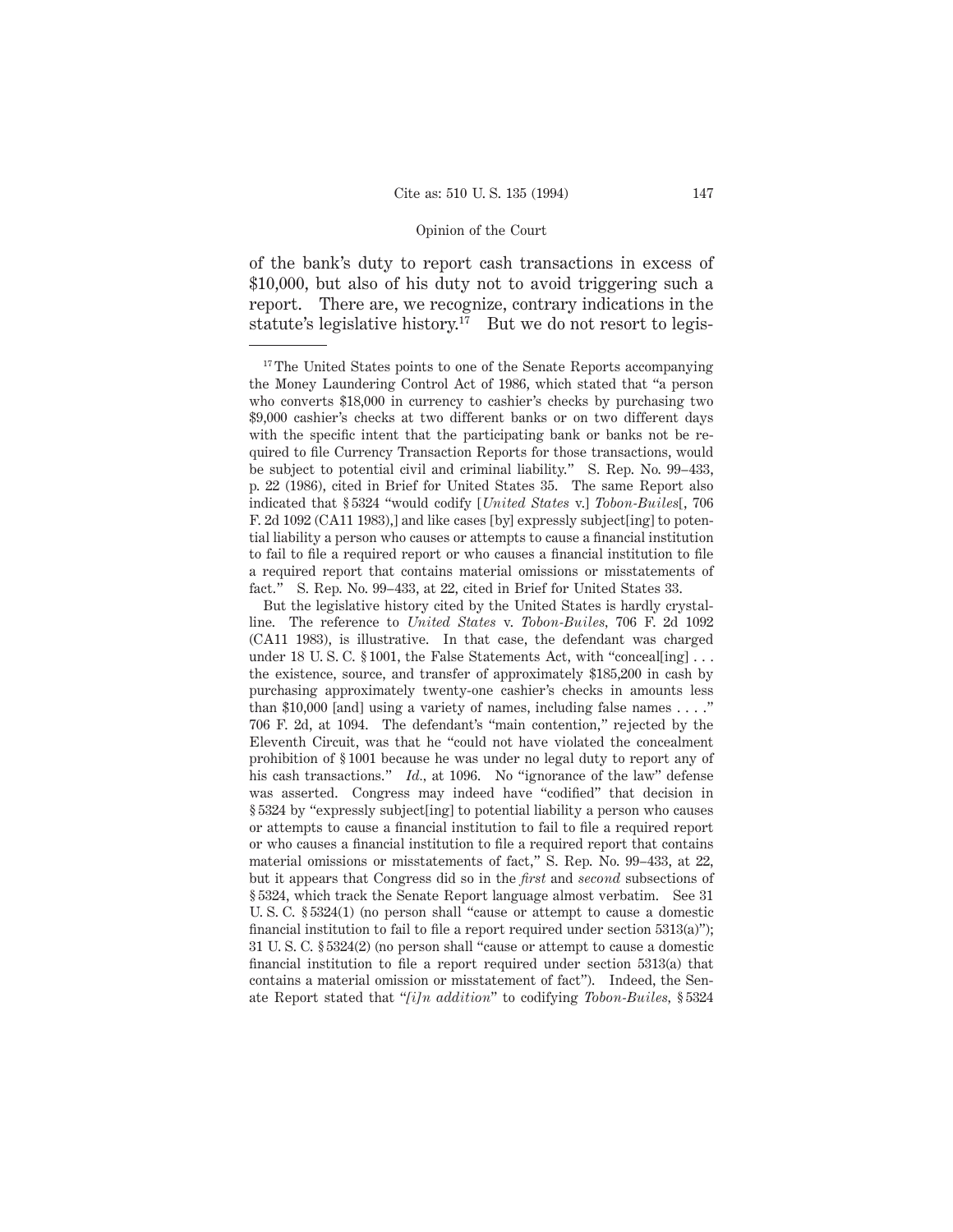lative history to cloud a statutory text that is clear.<sup>18</sup> Moreover, were we to find § 5322(a)'s "willfulness" requirement ambiguous as applied to § 5324, we would resolve any doubt in favor of the defendant. *Hughey* v. *United States,* 495 U. S. 411, 422 (1990) (lenity principles "demand resolution of ambiguities in criminal statutes in favor of the defendant"); *Crandon* v. *United States,* 494 U. S. 152, 160 (1990) ("Because construction of a criminal statute must be guided by the need for fair warning, it is rare that legislative history or statutory policies will support a construction of a statute broader than that clearly warranted by the text."); *United States* v. *Bass,* 404 U. S. 336, 347–350 (1971) (rule of lenity premised on concepts that " 'fair warning should be given to the world in language that the common world will understand, of what the law intends to do if a certain line is passed' " and that "legislatures and not courts should define

would also "create the offense of structuring a transaction to evade the reporting requirements." S. Rep. No. 99–433, at 22. The relevance of *Tobon-Builes* to the proper construction of § 5324(3), the subsection under which Ratzlaf was convicted, is not evident.

<sup>18</sup> See *Barnhill* v. *Johnson,* 503 U. S. 393, 401 (1992) (appeals to legislative history are well taken only to resolve statutory ambiguity). See also *United States* v. *Aversa,* 984 F. 2d, at 499, n. 8 (commenting that legislative history of provisions here at issue " is more conflicting than the [statutory] text is ambiguous' ") (quoting *Wong Yang Sung* v. *McGrath,* 339 U. S. 33, 49 (1950)). As the First Circuit noted, no House, Senate, or Conference Report accompanied the final version of the Anti-Drug Abuse Act of 1986; instead, over 20 separate reports accompanied various proposed bills, portions of which were incorporated into that Act. See 1986 U. S. C. C. A. N. 5393 (listing reports).

The dissent, see *post,* at 161, features a House Report issued in 1991 in connection with an unenacted version of the Annunzio-Wylie Anti-Money Laundering Act. We do not find that Report, commenting on a bill that did not pass, a secure indicator of congressional intent at any time, and it surely affords no reliable guide to Congress' intent in 1986. See *Oscar Mayer & Co.* v. *Evans,* 441 U. S. 750, 758 (1979) (cautioning against giving weight to "history" written years after the passage of a statute).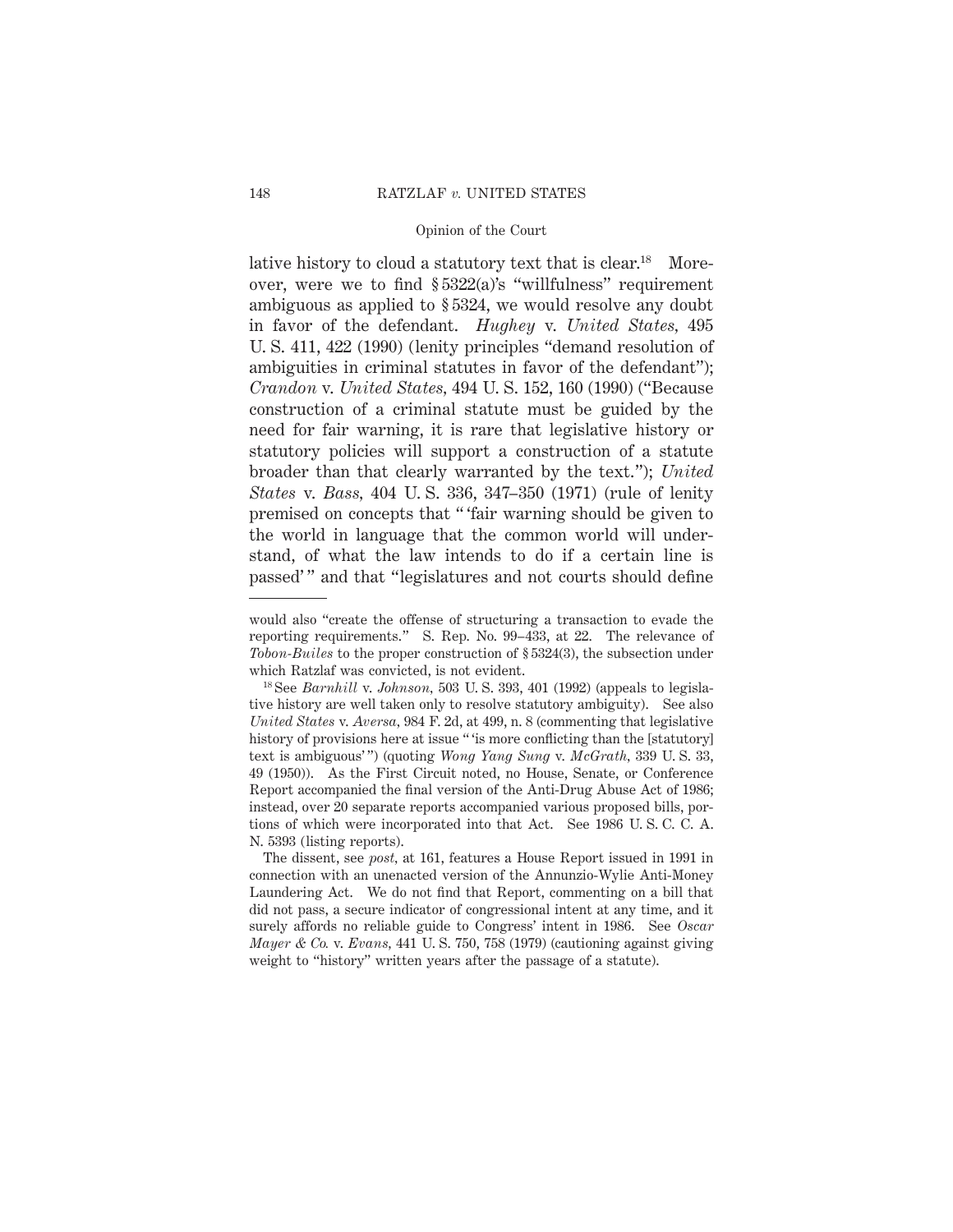criminal activity") (quoting *McBoyle* v. *United States,* 283 U. S. 25, 27 (1931) (Holmes, J.)).

We do not dishonor the venerable principle that ignorance of the law generally is no defense to a criminal charge. See *Cheek* v. *United States,* 498 U. S. 192, 199 (1991); *Barlow* v. *United States,* 7 Pet. 404, 410–412 (1833) (Story, J.). In particular contexts, however, Congress may decree otherwise. That, we hold, is what Congress has done with respect to 31 U. S. C. § 5322(a) and the provisions it controls. To convict Ratzlaf of the crime with which he was charged, violation of 31 U. S. C. §§ 5322(a) and 5324(3), the jury had to find he knew the structuring in which he engaged was unlawful.<sup>19</sup> Because the jury was not properly instructed in this regard, we reverse the judgment of the Ninth Circuit and remand this case for further proceedings consistent with this opinion.

### *It is so ordered.*

<sup>&</sup>lt;sup>19</sup> The dissent asserts that our holding "largely nullifies the effect" of § 5324 by "mak[ing] prosecution for structuring difficult or impossible in most cases." See *post,* at 161, 162. Even under the dissent's reading of the statute, proof that the defendant knew of the bank's duty to report is required for conviction; we fail to see why proof that the defendant knew of his duty to refrain from structuring is so qualitatively different that it renders prosecution "impossible." A jury may, of course, find the requisite knowledge on defendant's part by drawing reasonable inferences from the evidence of defendant's conduct, see *Spies* v. *United States,* 317 U. S. 492, 499–500 (1943) (illustrating conduct that can support permissible inference of an "affirmative willful attempt" to evade a tax); *United States* v. *Bank of New England, N. A.,* 821 F. 2d 844, 854 (CA1 1987) (willfulness "is usually established by drawing reasonable inferences from the available facts"), and the Government has not found it "impossible" to persuade a jury to make such inferences in prosecutions for willful violations of §§ 5313, 5314, or 5316. See, *e. g., United States* v. *Dichne,* 612 F. 2d 632, 636–638 (CA2 1979) (evidence that Government took "affirmative steps" to bring the reporting requirement to the defendant's attention by means of visual notices supports inference that defendant "willfully violated" § 5316).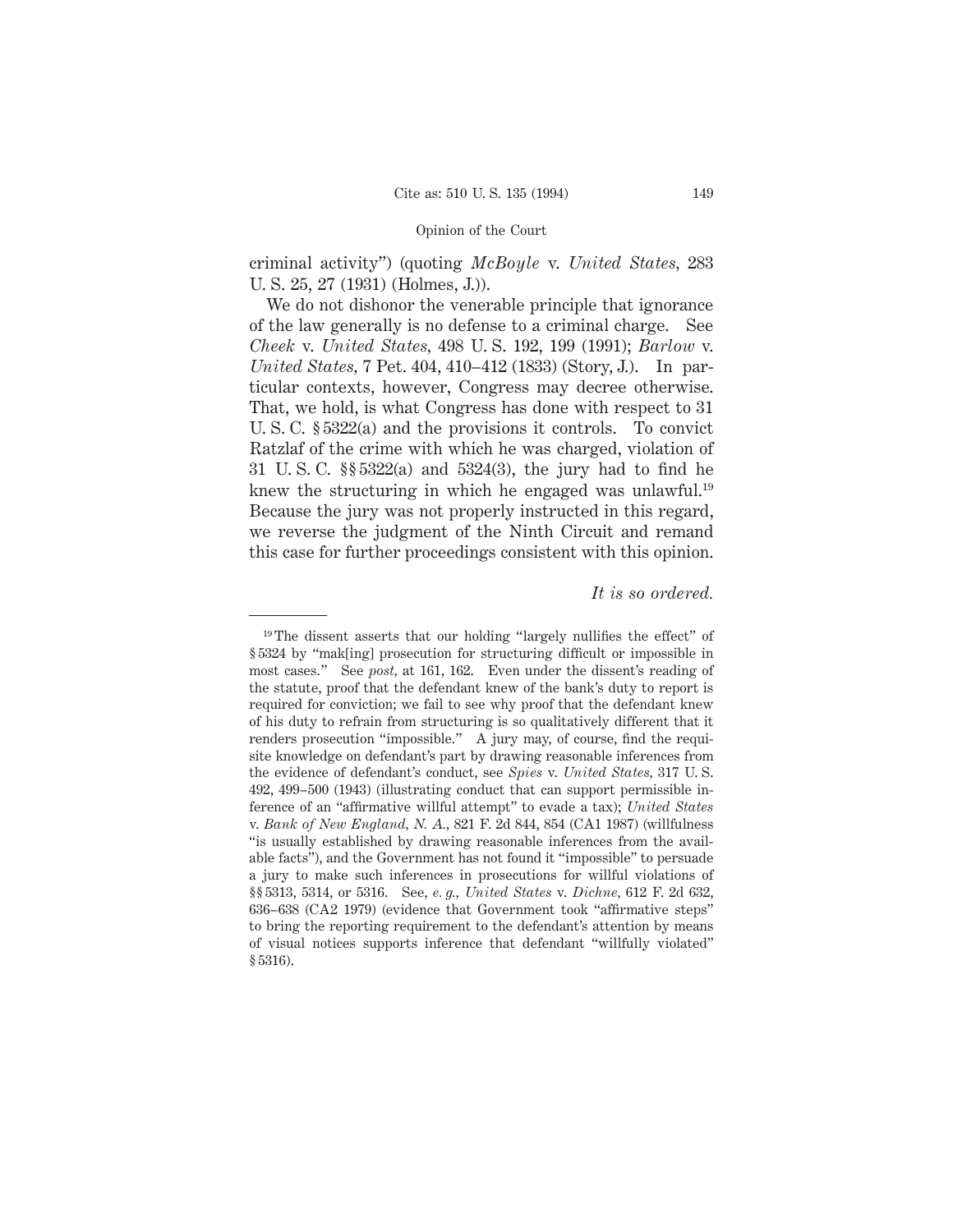JUSTICE BLACKMUN, with whom THE CHIEF JUSTICE, Justice O'Connor, and Justice Thomas join, dissenting.

On October 27, 1988, petitioner Waldemar Ratzlaf<sup>1</sup> arrived at a Nevada casino with a shopping bag full of cash to pay off a \$160,000 gambling debt. He told casino personnel he did not want any written report of the payment to be made. The casino vice president informed Ratzlaf that he could not accept a cash payment of more than \$10,000 without filing a report.

Ratzlaf, along with his wife and a casino employee, then proceeded to visit several banks in and around Stateline, Nevada, and South Lake Tahoe, California, purchasing separate cashier's checks, each in the amount of \$9,500. At some banks the Ratzlafs attempted to buy two checks—one for each of them—and were told that a report would have to be filed; on those occasions they canceled the transactions. Ratzlaf then returned to the casino and paid off \$76,000 of his debt in cashier's checks. A few weeks later, Ratzlaf gave three persons cash to purchase additional cashier's checks in amounts less than \$10,000. The Ratzlafs themselves also bought five more such checks in the course of a week.

A jury found beyond a reasonable doubt that Ratzlaf knew of the financial institutions' duty to report cash transactions in excess of \$10,000 and that he structured transactions for the specific purpose of evading the reporting requirements.

The Court today, however, concludes that these findings are insufficient for a conviction under 31 U. S. C. §§ 5322(a) and  $5324(3)$ , because a defendant also must have known that the structuring in which he engaged was illegal. Because this conclusion lacks support in the text of the statute, conflicts in my view with basic principles governing the inter-

<sup>1</sup> For convenience, I follow the majority, see *ante,* at 138, n. 2, and refer only to Waldemar Ratzlaf in this opinion.

<sup>&</sup>lt;sup>2</sup> As does the majority, I refer to the codification in effect at the time the Court of Appeals decided this case. See *ante,* at 139, n. 5.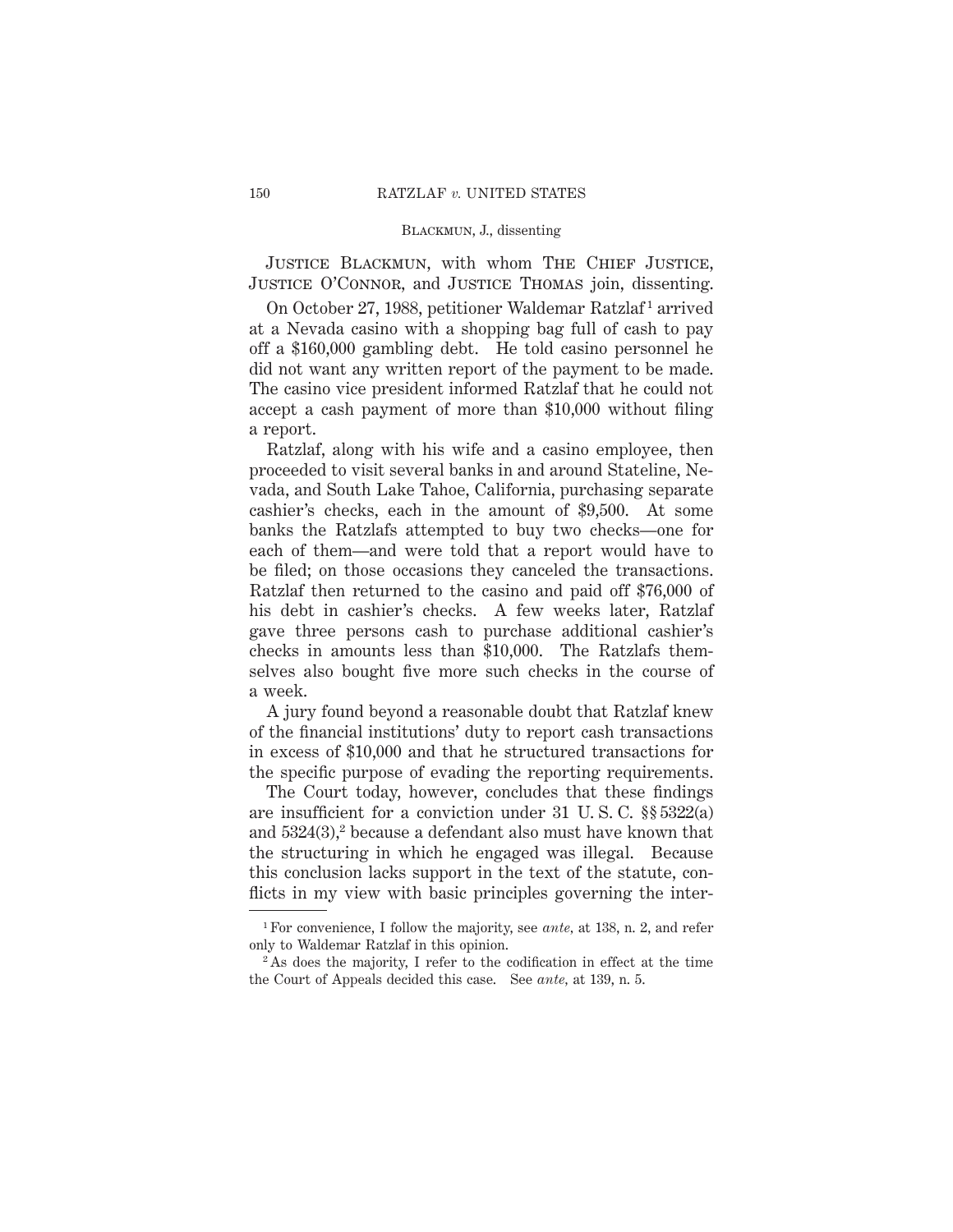pretation of criminal statutes, and is squarely undermined by the evidence of congressional intent, I dissent.

I

"The general rule that ignorance of the law or a mistake of law is no defense to criminal prosecution is deeply rooted in the American legal system." *Cheek* v. *United States,* 498 U. S. 192, 199 (1991). The Court has applied this commonlaw rule "in numerous cases construing criminal statutes." *Ibid.,* citing *United States* v. *International Minerals & Chemical Corp.,* 402 U. S. 558 (1971); *Hamling* v. *United States,* 418 U. S. 87, 119–124 (1974); and *Boyce Motor Lines, Inc.* v. *United States,* 342 U. S. 337 (1952).

Thus, the term "willfully" in criminal law generally "refers to consciousness of the act but not to consciousness that the act is unlawful." *Cheek,* 498 U. S., at 209 (Scalia, J., concurring in judgment); see also *Browder* v. *United States,* 312 U. S. 335, 341 (1941); *Potter* v. *United States,* 155 U. S. 438, 446 (1894); *American Surety Co. of New York* v. *Sullivan,* 7 F. 2d 605, 606 (CA2 1925) (L. Hand, J.) ("[T]he word 'willful' . . . means no more than that the person charged with the duty knows what he is doing," not that "he must suppose that he is breaking the law"); American Law Institute, Model Penal Code § 2.02(8) (1985) ("A requirement that an offense be committed wilfully is satisfied if a person acts knowingly with respect to the material elements of the offense, unless a purpose to impose further requirements appears").

As the majority explains, 31 U. S. C. § 5322(a), originally enacted in 1970, imposes criminal penalties upon "person[s] willfully violating this subchapter." The subchapter (entitled "Records and Reports on Monetary Instruments Transactions") contains several different reporting requirements, including § 5313, which requires financial institutions to file reports for cash transactions over an amount prescribed by regulation; § 5314, which requires reports for transactions with foreign financial agencies; and §5316, which requires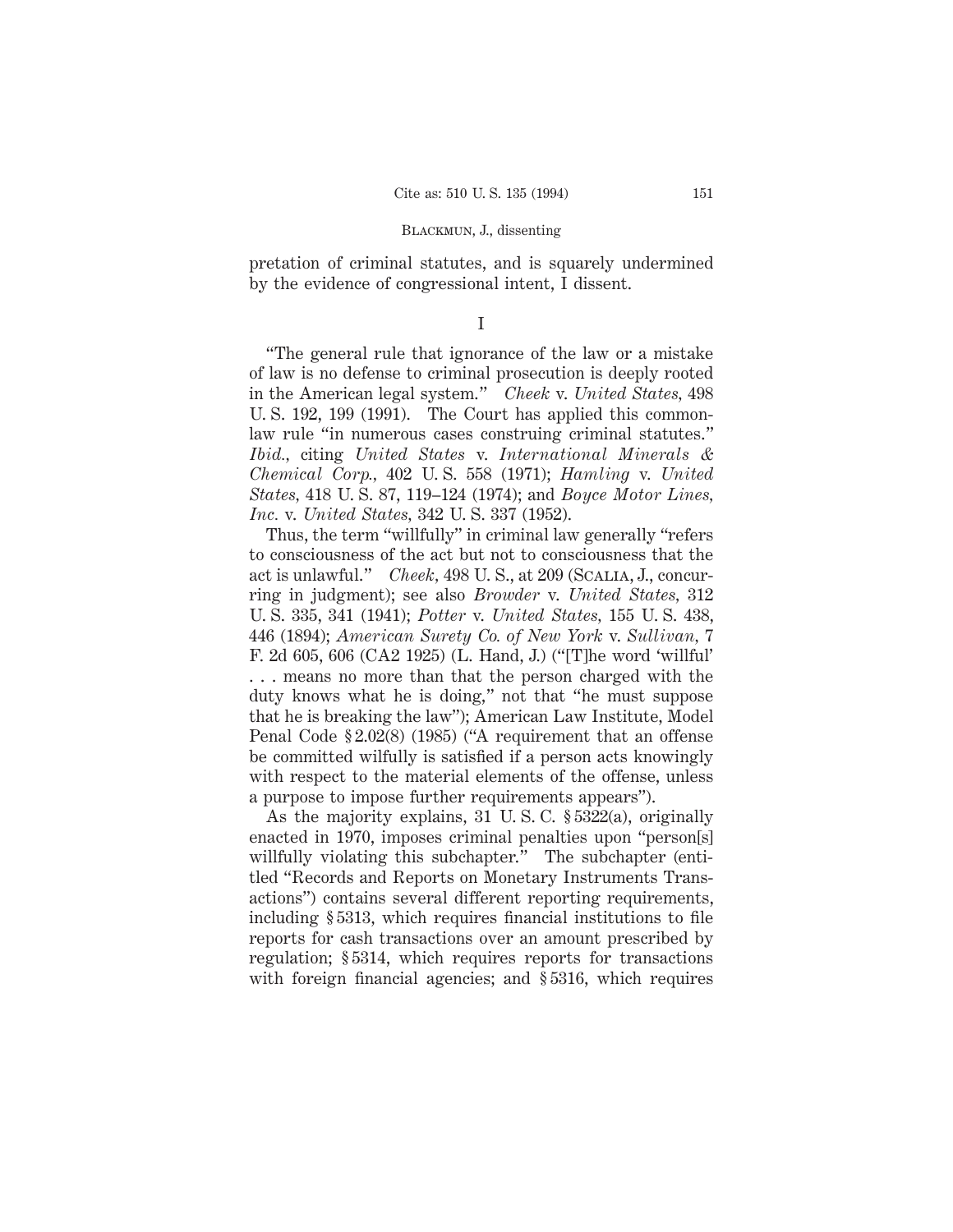reports for transportation of more than \$10,000 into or out of the United States. In 1986, Congress added § 5324 to the subchapter to deter rampant evasion by customers of financial institutions' duty to report large cash transactions. See *infra,* at 162, and n. 13. The new section provides: "No person shall for the purpose of evading the reporting requirements of section  $5313(a) \ldots (3)$  structure ... any transaction with one or more domestic financial institutions."

Unlike other provisions of the subchapter, the antistructuring provision identifies the purpose that is required for a § 5324 violation: "evading the reporting requirements." The offense of structuring, therefore, requires (1) *knowledge* of a financial institution's reporting requirements, and (2) the structuring of a transaction for the *purpose* of evading those requirements. These elements define a violation that is "willful" as that term is commonly interpreted. The majority's additional requirement that an actor have actual knowledge *that structuring is prohibited* strays from the statutory text, as well as from our precedents interpreting criminal statutes generally and "willfulness" in particular.

The Court reasons that the interpretation of the Court of Appeals for the Ninth Circuit, and that of nine other Circuits,<sup>3</sup> renders  $\S 5322(a)$ 's willfulness requirement superfluous. See *ante,* at 140. This argument ignores the general-

<sup>3</sup> See *United States* v. *Scanio,* 900 F. 2d 485, 489–492 (CA2 1990); *United States* v. *Shirk,* 981 F. 2d 1382, 1389–1392 (CA3 1993); *United States* v. *Rogers,* 962 F. 2d 342, 343–345 (CA4 1992); *United States* v. *Beaumont,* 972 F. 2d 91, 93–95 (CA5 1992); *United States* v. *Baydoun,* 984 F. 2d 175, 180 (CA6 1993); *United States* v. *Jackson,* 983 F. 2d 757, 767 (CA7 1993); *United States* v. *Gibbons,* 968 F. 2d 639, 643–645 (CA8 1992); *United States* v. *Dashney,* 937 F. 2d 532, 537–540 (CA10), cert. denied, 502 U. S. 951 (1991); *United States* v. *Brown,* 954 F. 2d 1563, 1567–1569 (CA11), cert. denied, 506 U. S. 900 (1992).

The only Court of Appeals to adopt a contrary interpretation is the First Circuit, and even that court allows "reckless disregard" of one's legal duty to support a conviction for structuring. See *United States* v. *Aversa,* 984 F. 2d 493, 502 (1993) (en banc).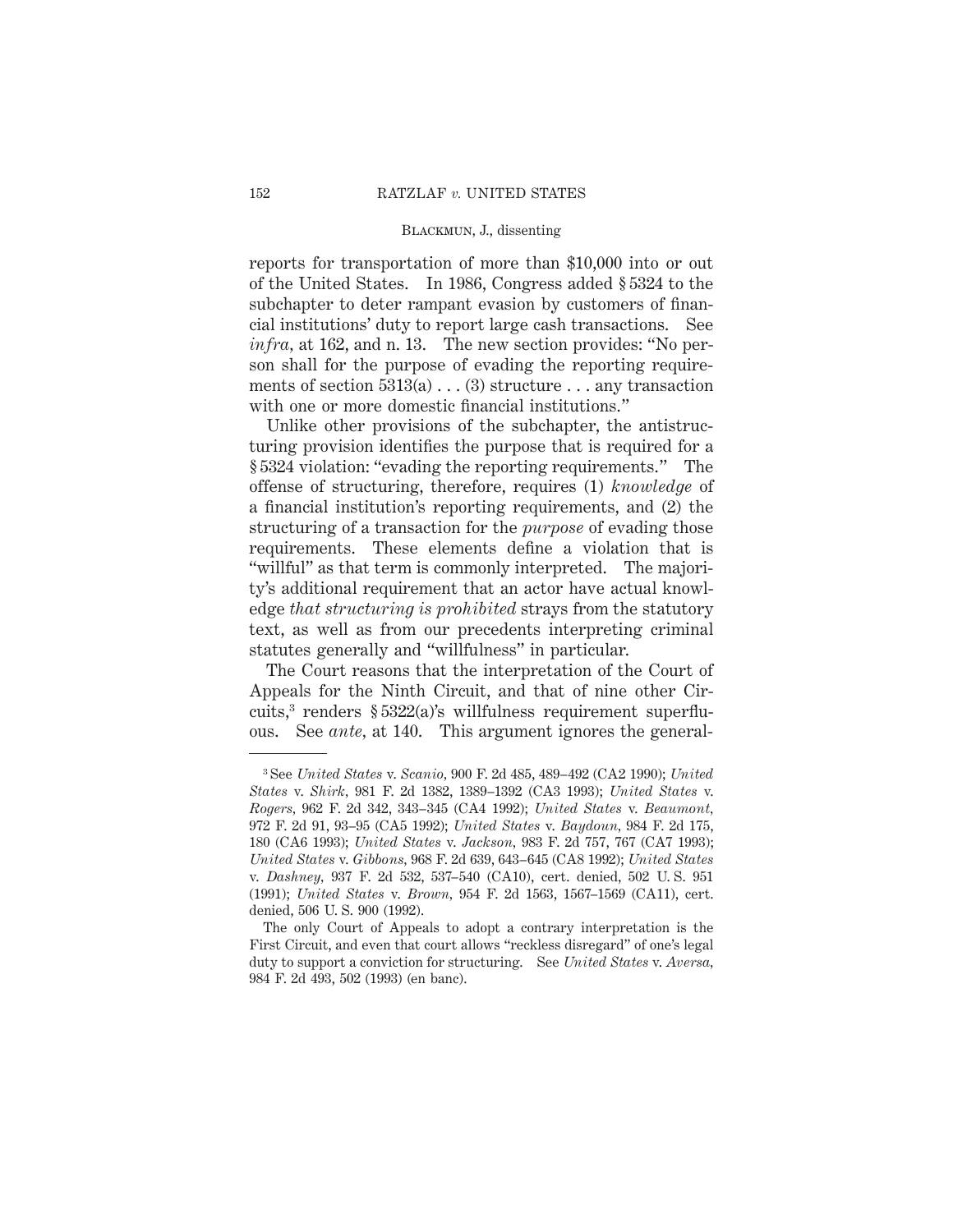ity of § 5322(a), which sets a single standard—willfulness for the subchapter's various reporting provisions. Some of those provisions do not themselves define willful conduct, so the willfulness element cannot be deemed surplusage. Moreover, the fact that § 5322(a) requires willfulness for criminal liability to be imposed does not mean that each of the underlying offenses to which it applies must involve something less than willfulness. Thus, the fact that § 5324 *does* describe a "willful" offense, since it already requires "the purpose of evading the reporting requirements," provides no basis for imposing an artificially heightened scienter requirement.

The majority also contends that  $\S 5322(a)$ 's willfulness element, when applied to the subchapter's other provisions, has been read by the Courts of Appeals to require knowledge of and a purpose to disobey the law. See *ante,* at 141–142. In fact, the cases to which the majority refers stand for the more subtle proposition that a willful violation requires knowledge of the pertinent reporting requirements and a purpose to avoid compliance with them.4 Consistent with and in light

<sup>4</sup> The dominant formulation of the standard for a willful violation of the related provisions demands "proof of the defendant's knowledge of the reporting requirement and his specific intent to commit the crime." *United States* v. *Granda,* 565 F. 2d 922, 926 (CA5 1978); see also *United States* v. *Bank of New England, N. A.,* 821 F. 2d 844, 854 (CA1) ("willful" violation of § 5313 requires " 'knowledge of the reporting requirements and [defendant's] specific intent to commit the crime' "), cert. denied, 484 U. S. 943 (1987); *United States* v. *Eisenstein,* 731 F. 2d 1540, 1543 (CA11 1984) (same); *United States* v. *Dichne,* 612 F. 2d 632, 636 (CA2 1979) (same standard under predecessor to § 5316), cert. denied, 445 U. S. 928 (1980); *United States* v. *Schnaiderman,* 568 F. 2d 1208, 1211 (CA5 1978) (same). The term "specific intent" does not, as the majority appears to assume, import the notion of knowledge of illegality. Rather, that term generally corresponds to the concept of "purpose," see *United States* v. *Bailey,* 444 U. S. 394, 405 (1980), and it does not add to the requisite *knowledge,* which is specified in the first prong of the standard. The majority correctly notes that courts in a few instances have referred to a willful violation of the reporting provisions as involving violation of a "known legal duty." Those courts, however, either applied the standard from *Cheek* v. *United*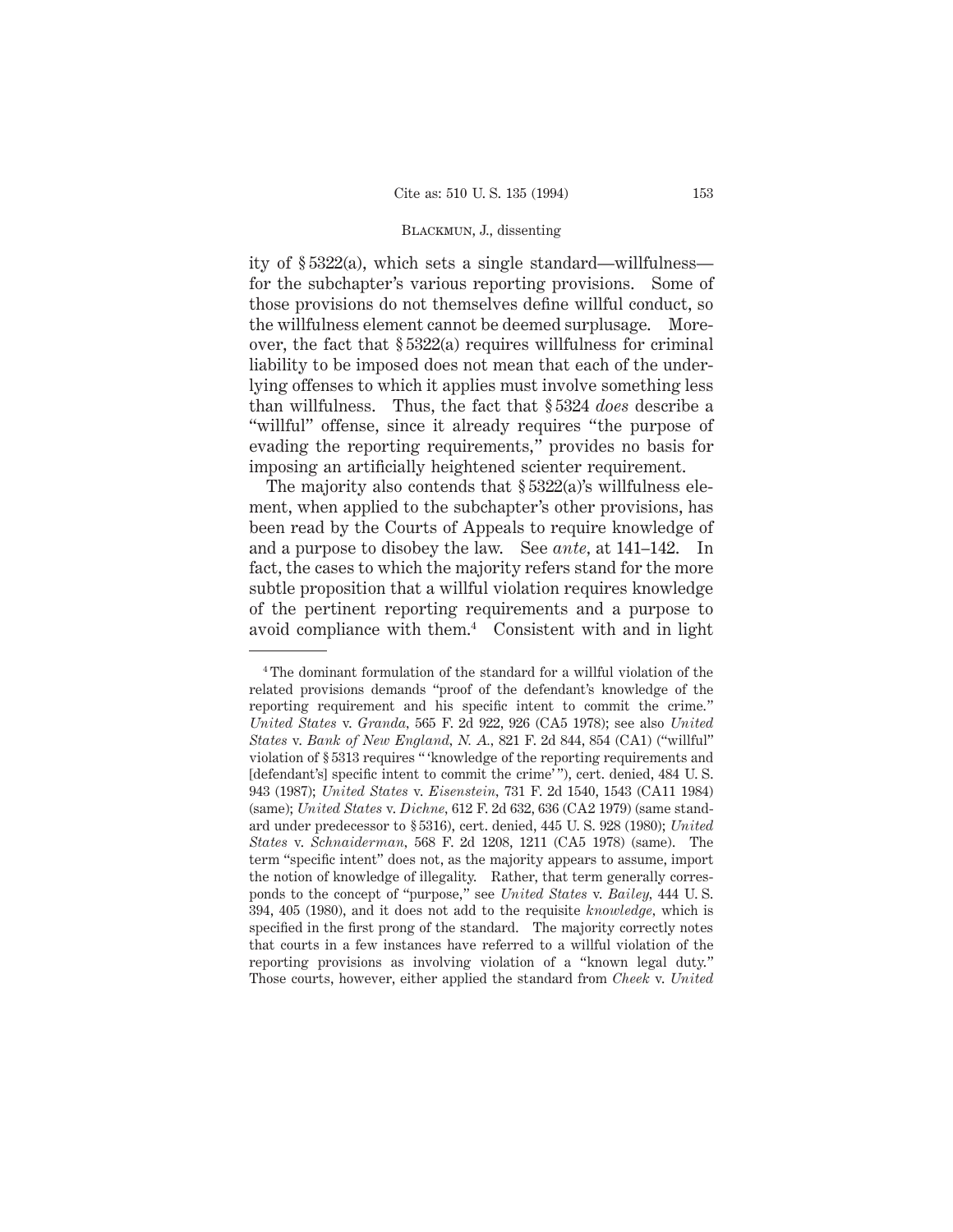of that construction, Congress' 1986 enactment prohibited structuring "for the purpose of evading the reporting requirements." The level of knowledge imposed by the term "willfully" as it applies to all the underlying offenses in the subchapter on reporting requirements is "knowledge of the reporting requirements." <sup>5</sup>

The Court next concludes that its interpretation of "willfully" is warranted because structuring is not inherently "nefarious." See *ante,* at 144. It is true that the Court, on occasion, has imposed a knowledge-of-illegality requirement upon criminal statutes to ensure that the defendant acted with a wrongful purpose. See, *e. g., Liparota* v. *United*

<sup>5</sup> "Knowledge of the reporting requirements" is easily confused with "knowledge of illegality" because, in the context of the other reporting provisions—§§ 5313, 5314, and 5316—the entity that can "willfully violate" each provision is also the entity charged with the reporting duty; as a result, a violation with "knowledge of the reporting requirements" necessarily entails the entity's knowledge of the illegality of its conduct (that is, its failure to file a required report). In contrast, § 5324 prohibits a customer from purposefully evading a *bank's* reporting requirements, so knowledge of the reporting requirements does not collapse into actual knowledge that the customer's own conduct is prohibited. Under the cases interpreting the statute as well as fundamental principles of criminal law, it is one's knowledge of the reporting requirements, not "knowledge of the illegality of one's conduct," that makes a violation "willful." Moreover, as explained below, Congress in 1992 rejected the majority's construction when it enacted a parallel antistructuring provision for attempts to evade § 5316's reporting requirements. See *infra,* at 161–162.

*States,* 498 U. S. 192, 200 (1991), despite this Court's restriction of that standard's application to the tax context, see *United States* v. *Sturman,* 951 F. 2d 1466, 1476 (CA6 1991), or were referring simply to the reporting requirements as the "law" that one must know and actually applied the dominant standard from *Granda,* see *Bank of New England,* 821 F. 2d, at 854; *United States* v. *Warren,* 612 F. 2d 887, 890 (CA5 1980). This understanding is supported by *Granda*'s statement that "the proper instruction would include some discussion of the defendant's ignorance of the law since the defendant's alleged *ignorance of the reporting requirements* goes to the heart of his or her denial of the specific intent necessary to commit the crime." 565 F. 2d, at 926 (emphasis added).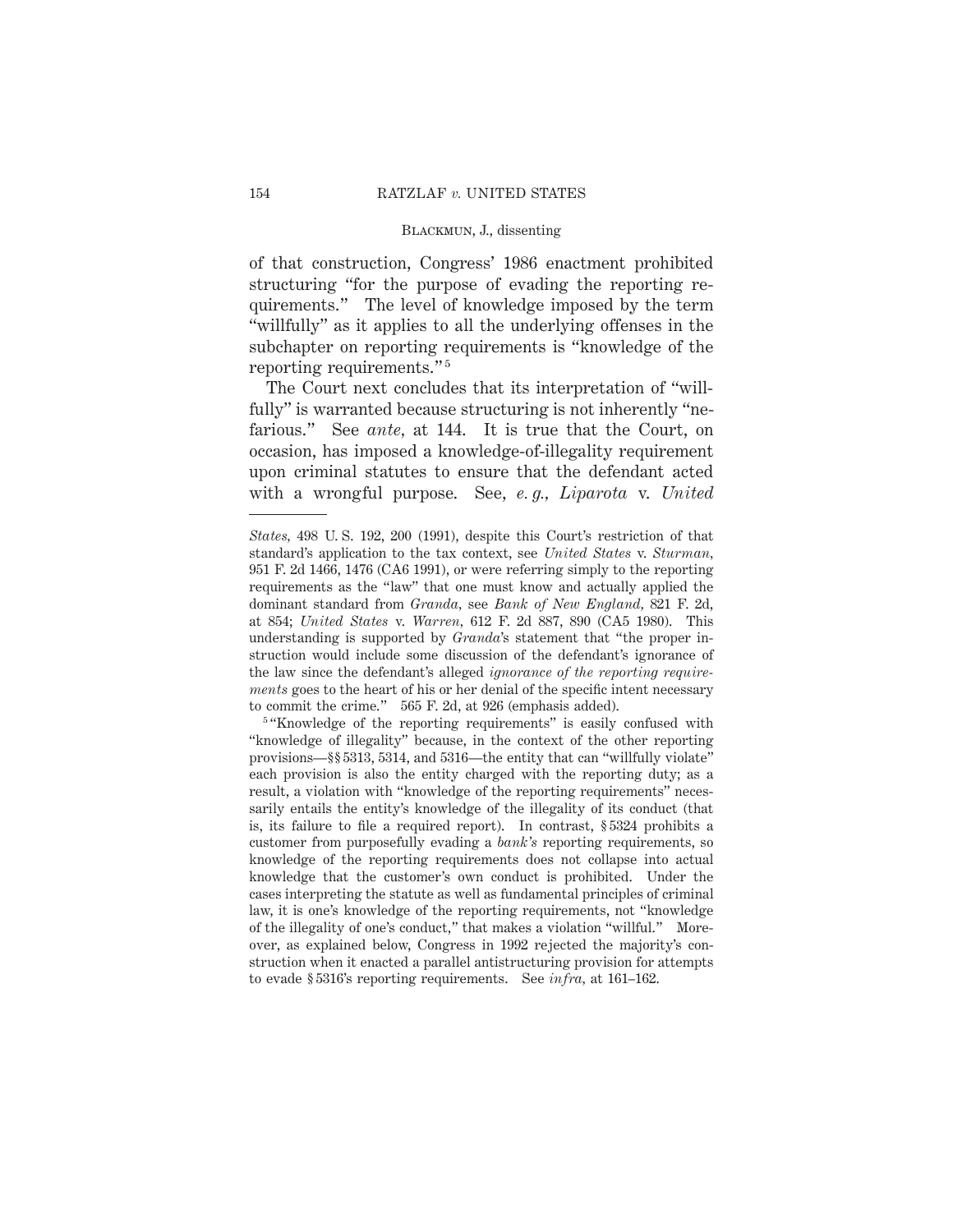*States,* 471 U. S. 419, 426 (1985). I cannot agree, however, that the imposition of such a requirement is necessary here. First, the conduct at issue—splitting up transactions involving tens of thousands of dollars in cash for the specific purpose of circumventing a bank's reporting duty—is hardly the sort of innocuous activity involved in cases such as *Liparota,* in which the defendant had been convicted of fraud for purchasing food stamps for less than their face value. Further, an individual convicted of structuring is, by definition, aware that cash transactions are regulated, and he cannot seriously argue that he lacked notice of the law's intrusion into the particular sphere of activity. Cf. *Lambert* v. *California,* 355 U. S. 225, 229 (1957). By requiring knowledge of a bank's reporting requirements as well as a "purpose of evading" those requirements, the antistructuring provision targets those who knowingly act to deprive the Government of information to which it is entitled. In my view, that is not so plainly innocent a purpose as to justify reading into the statute the additional element of knowledge of illegality.6 In

<sup>&</sup>lt;sup>6</sup> The question is not whether structuring is "so obviously 'evil' or inherently 'bad' that the 'willfulness' requirement is satisfied irrespective of the defendant's knowledge of the illegality of structuring." *Ante,* at 146. The general rule is that "willfulness" does *not* require knowledge of illegality; the inquiry under exceptional cases such as *Liparota* v. *United States,* 471 U. S. 419 (1985), is whether the statute criminalizes "a broad range of apparently innocent conduct," *id.*, at 426, such that it requires no element of wrongfulness.

The majority expresses concern about the potential application of the antistructuring law to a business operator who deposits cash twice each week to reduce the risk of an IRS audit. See *ante,* at 144–145. First, it is not at all clear that the statute would apply in this situation. If a person has legitimate business reasons for conducting frequent cash transactions, or if the transactions genuinely can be characterized as separate, rather than artificially structured, then the person is not engaged in "structuring" for the purpose of "evasion." See *United States* v. *Brown,* 954 F. 2d, at 1571; S. Rep. No. 99–433, p. 22 (1986). Even if application of § 5324 were theoretically possible in this extreme situation, the example would not establish prohibition of a "broad range of apparently innocent conduct"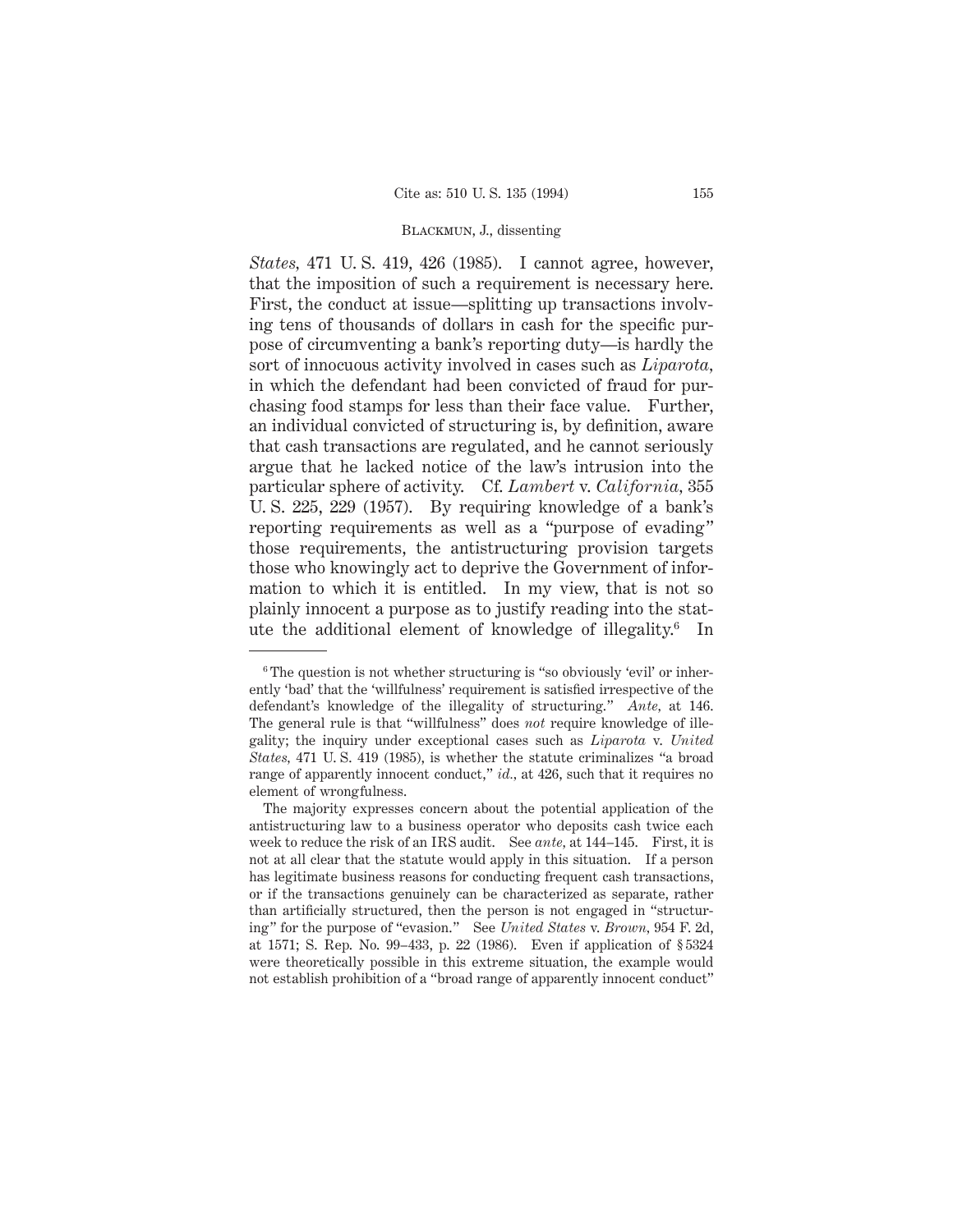any event, Congress has determined that purposefully structuring transactions is not innocent conduct.7

In interpreting federal criminal tax statutes, this Court has defined the term "willfully" as requiring the "voluntary, intentional violation of a known legal duty.'" *Cheek* v. *United States,* 498 U. S., at 200, quoting *United States* v. *Bishop,* 412 U. S. 346, 360 (1973); see also *United States* v. *Murdock,* 290 U. S. 389, 394–396 (1933). Our rule in the tax area, however, is an "exception to the traditional rule," applied "largely due to the complexity of the tax laws." *Cheek,* 498 U. S., at 200; see also *Browder* v. *United States,* 312 U. S., at 341–342. The rule is inapplicable here, where, far from being complex, the provisions involved are perhaps among the simplest in the United States Code.8

as in *Liparota,* 471 U. S., at 426, and it would not justify reading into the statute a knowledge-of-illegality requirement.

<sup>&</sup>lt;sup>7</sup> "[The antistructuring provision] requires proof beyond a reasonable doubt that the purpose of the 'structured' aspect of a currency exchange was to evade the reporting requirements of the Bank Secrecy Act. It is this requirement which shields innocent conduct from prosecution." Hearing on S. 571 and S. 2306 before the Senate Committee on Banking, Housing, and Urban Affairs, 99th Cong., 2d Sess., 136–137 (1986) (response of Deputy Asst. Atty. Gen. Knapp and Asst. U. S. Atty. Sun to written question of Sen. D'Amato).

<sup>8</sup> The majority offers examples of tax "avoidance" as further evidence of the apparent "innocence" of structuring transactions to evade the reporting requirements. See *ante,* at 145–146. These examples are inapposite because Congress specifically has prohibited the structuring of transactions to evade the reporting requirements. Indeed, its use of the word "evading" in § 5324 reveals that Congress deemed the intent to circumvent those requirements a "bad purpose." Moreover, the analogy to the tax field is flawed. Tax law involves a unique scheme consisting of myriad categories and thresholds, applied in yearly segments, designed to generate appropriate levels of taxation while also influencing behavior in various ways. Innocent "avoidance" is an established part of this scheme, and it does not operate to undermine the purposes of the tax law. In sharp contrast, evasion of the currency transaction reporting requirements completely deprives the Government of the information that those requirements are designed to obtain, and thus wholly undermines the purpose of the statute.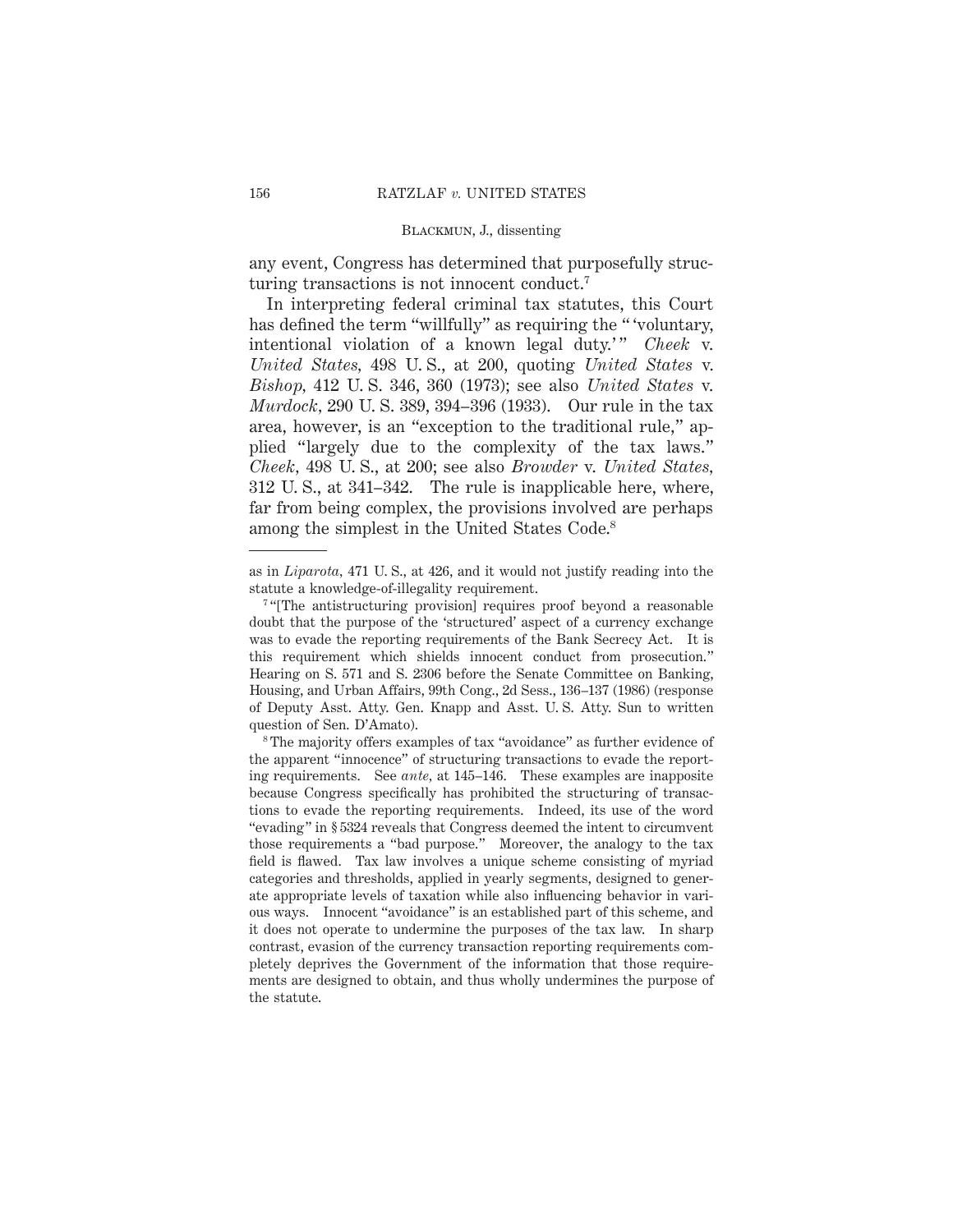### II

Although I believe the statutory language is clear in light of our precedents, the legislative history confirms that Congress intended to require knowledge of (and a purpose to evade) the reporting requirements but not specific knowledge of the illegality of structuring.9

Before 1986, the reporting requirements included no provision explicitly prohibiting the structuring of transactions to evade the reporting requirements. The Government attempted to combat purposeful evasion of the reporting requirements through 18 U. S. C. § 1001, which applies to anyone who "knowingly and willfully falsifies, conceals or covers up by any trick, scheme, or device a material fact" within the jurisdiction of a federal agency, and 18 U. S. C. § 2(b), which applies to anyone who "willfully causes an act to be done which if directly performed by him or another would be an offense" under federal law. Some Courts of Appeals upheld application of those criminal statutes where a report would have been filed but for the defendant's purposeful structuring. See, *e. g., United States* v. *Tobon-Builes,* 706 F. 2d 1092, 1096–1101 (CA11 1983); *United States* v. *Heyman,* 794 F. 2d 788, 790–793 (CA2), cert. denied, 479 U. S. 989 (1986). As the leading case explained, a defendant's willfulness was established if he "knew about the currency reporting requirements and . . . purposely sought to prevent the financial institutions from filing required reports . . . by structuring his transactions as multiple smaller transactions under \$10,000." *Tobon-Builes,* 706 F. 2d, at 1101.

Other courts rejected imposition of criminal liability for structuring under §§ 1001 and 2(b), concluding either that the

<sup>9</sup> Because the statutory language unambiguously imposes no requirement of knowledge of the illegality of structuring, I would not apply the rule of lenity. Moreover, I am not persuaded that that rule should be applied to defeat a congressional purpose that is as clear as that evidenced here. See *Liparota,* 471 U. S., at 427; *United States* v. *Bramblett,* 348 U. S. 503, 509–510 (1955).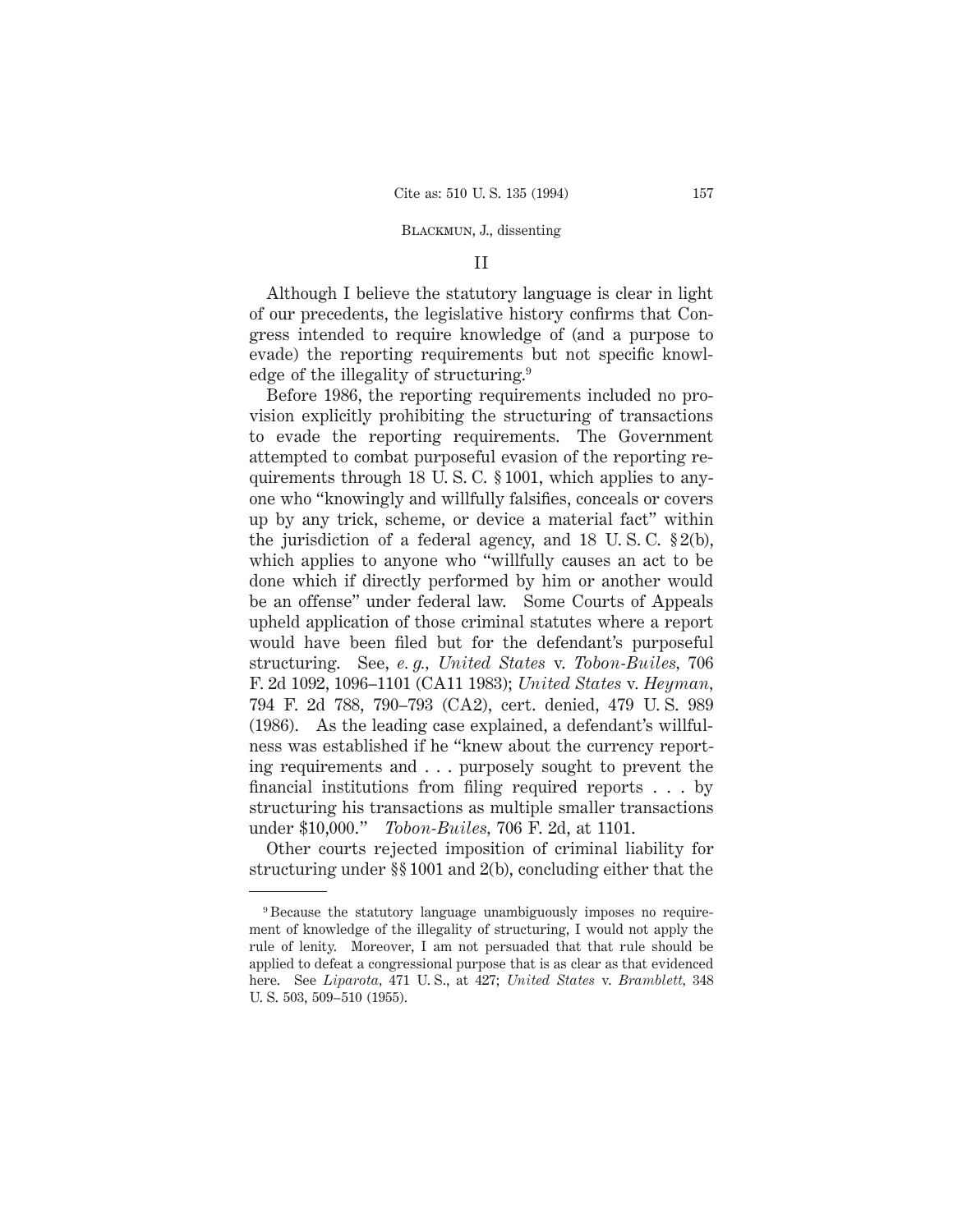law did not impose a duty not to structure or that criminal liability was confined to limited forms of structuring. See, *e. g., United States* v. *Varbel,* 780 F. 2d 758, 760–763 (CA9 1986); *United States* v. *Denemark,* 779 F. 2d 1559, 1561–1564 (CA11 1986); *United States* v. *Anzalone,* 766 F. 2d 676, 679– 683 (CA1 1985).

Congress enacted the antistructuring provision in 1986 "to fill a loophole in the Bank Secrecy Act caused by" the latter three decisions, which "refused to apply the sanctions of [the Act] to transactions 'structured' to evade the act's \$10,000 cash reporting requirement." S. Rep. No. 99–433, p. 7 (1986). As explained by the Report of the Senate Judiciary Committee:

"[The antistructuring provision] would codify *Tobon-Builes* and like cases and would negate the effect of *Anzalone, Varbel* and *Denemark.* It would expressly subject to potential liability a person who causes or attempts to cause a financial institution to fail to file a required report or who causes a financial institution to file a required report that contains material omissions or misstatements of fact. In addition, the proposed amendment would create the offense of structuring a transaction to evade the reporting requirements, without regard to whether an individual transaction is, itself, reportable under the Bank Secrecy Act." *Id.,* at 22.

See also H. R. Rep. No. 99–746, pp. 18–19, and n. 1 (1986). Congress' stated purpose to "codify *Tobon-Builes*" reveals its intent to incorporate *Tobon-Builes*' standard for a willful violation, which required knowledge of the reporting requirements and a purpose to evade them. Nothing in *Tobon-Builes* suggests that knowledge of the illegality of one's conduct is required.10

<sup>10</sup> Contrary to the majority's suggestion, *ante,* at 147–148, n. 17, Congress did sanction *Tobon-Builes*' scienter standard. In that case, which Congress intended to "codify," the Eleventh Circuit clearly addressed the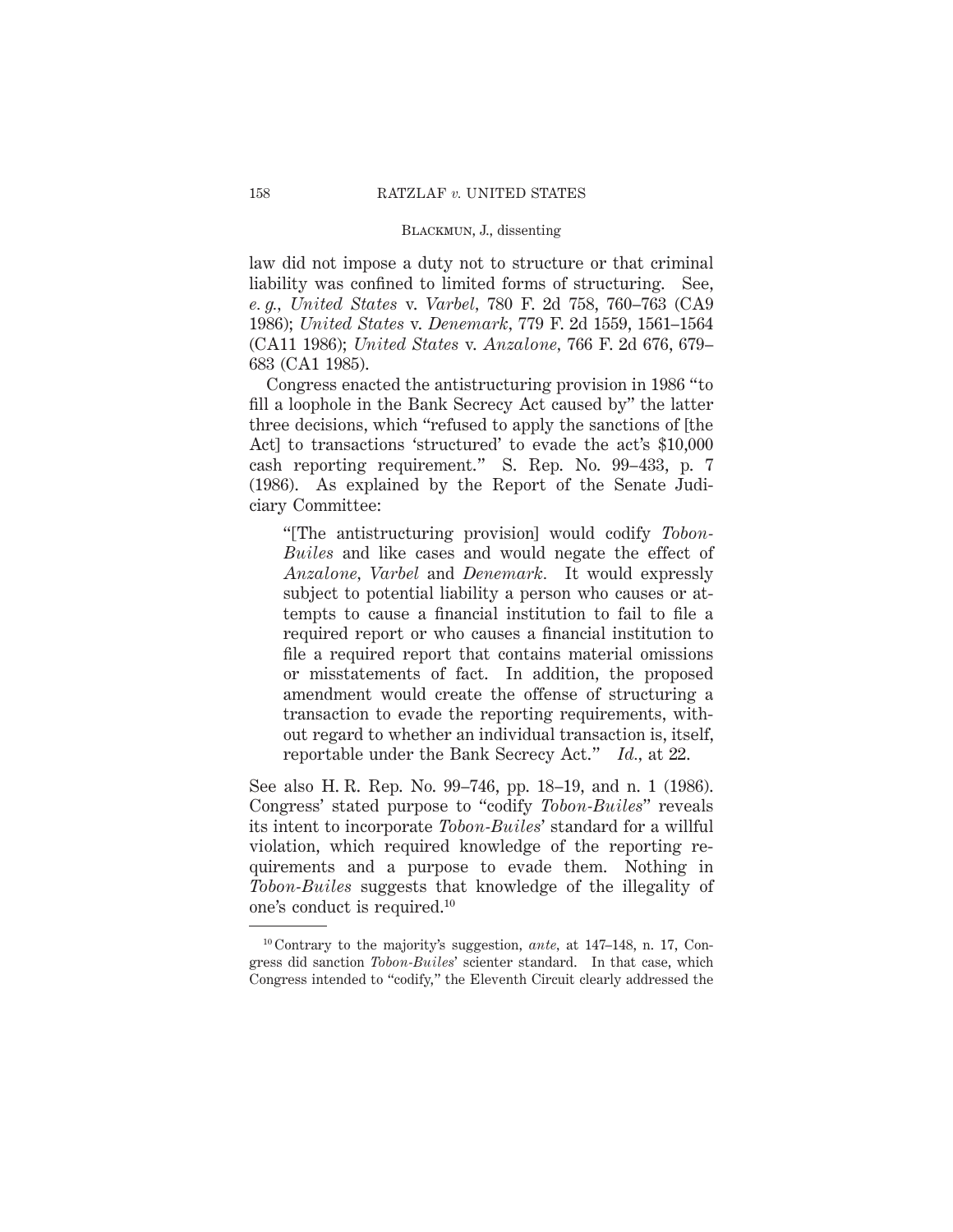The Senate Report proceeds to explain the intent required under the antistructuring provision:

"For example, a person who converts \$18,000 in currency to cashier's checks by purchasing two \$9,000 cashier's checks at two different banks or on two different days

The majority misreads the Senate Report as stating that § 5324 creates the structuring offense " '*[i]n addition*' to codifying *Tobon-Builes.*" *Ante,* at 148, n. 17. The phrase "in addition" plainly refers to the previous sentence in the Report, which states that § 5324 "would expressly subject to potential liability a person who causes or attempts to cause a financial institution to fail to file a required report or who causes a financial institution to file a required report that contains material omissions or misstatements of fact." S. Rep. No. 99–433, at 22. The "codification" of *Tobon-Builes* encompasses both sentences, and thus all three subsections of the original § 5324. In any event, there is no doubt that the Report's reference to "codifying *Tobon-Builes*" is a reference to the creation of the antistructuring offense, particularly given that *Tobon-Builes* expressly imposed criminal liability for "structuring" transactions. 706 F. 2d, at 1101.

Even more direct evidence of Congress' intent to incorporate the *Tobon-Builes* scienter standard is found in the response to a question from Senator D'Amato, the Senate sponsor of the antistructuring provision. He asked Deputy Assistant Attorney General Knapp and Assistant United States Attorney Sun: "Assuming that [the antistructuring] provision had been on the books, could you have demonstrated a willful violation in the *Anzalone, Varbel* and *Denemark* cases?" The written response stated: "Assuming that the terms of [the antistructuring provision] were in effect at the time of the conduct described in *Anzalone, Varbel,* and *Denemark,* the result would, or should have been markedly different. Statements from defendants in those cases indicated that the structuring conduct was purposely undertaken to evade the reporting requirements of Title 31. As this is expressly what is prohibited under [the antistructuring provision], a willful violation . . . would have been demonstrated." Hearing on S. 571 and S. 2306 before the Senate Committee on Banking, Housing, and Urban Affairs, 99th Cong., 2d Sess., at 141–142.

level of knowledge required for a willful violation. See *United States* v. *Tobon-Builes,* 706 F. 2d 1092, 1101 (CA11 1983). Moreover, Congress was aware of the standard that the court had adopted, explicitly characterizing *Tobon-Builes* as imposing criminal liability upon individuals who structure transactions "to evade the reporting requirements." S. Rep. No. 99–433, at 21.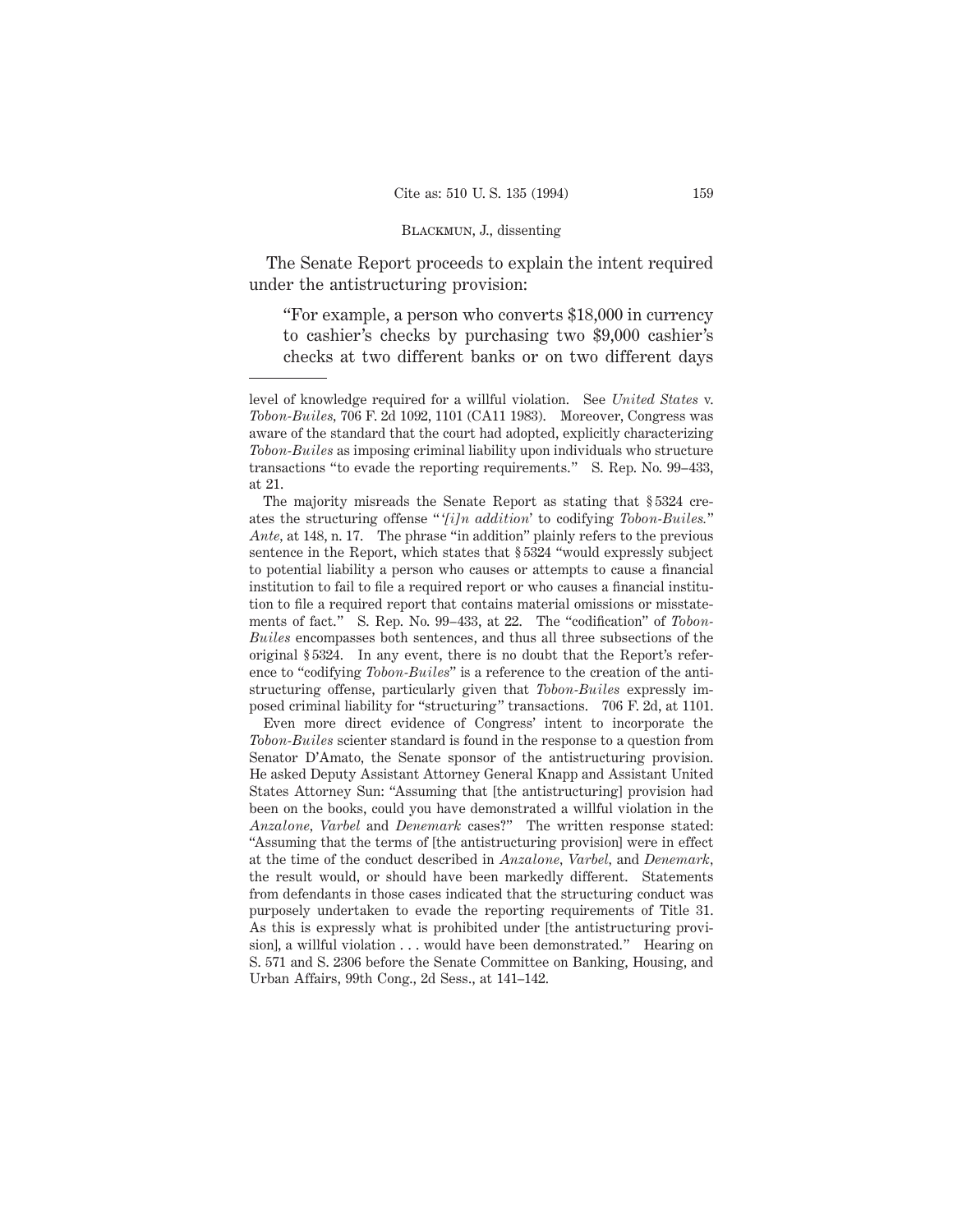*with the specific intent that the participating bank or banks not be required to file Currency Transaction Reports for those transactions,* would be subject to potential civil and criminal liability. A person conducting the same transactions for any other reasons or a person splitting up an amount of currency that would not be reportable if the full amount were involved in a single transaction (for example, splitting \$2,000 in currency into four transactions of \$500 each), would not be subject to liability under the proposed amendment." S. Rep. No. 99–433, at 22 (emphasis added).

The Committee's specification of the requisite intent as only the intent to prevent a bank from filing reports confirms that Congress did not contemplate a departure from the general rule that knowledge of illegality is not an essential element of a criminal offense.

A recent amendment to § 5324 further supports the interpretation of the court below. In 1992, Congress enacted the Annunzio-Wylie Anti-Money Laundering Act, creating a parallel antistructuring provision for the reporting requirements under 31 U. S. C. § 5316, which governs international monetary transportation. See Pub. L. 102–550, Tit. XV,  $§ 1525(a)$ , 106 Stat. 4064.<sup>11</sup> Like the provision at issue here, the new provision prohibits structuring "for the purpose of evading the reporting requirements" (in that case, the requirements of § 5316). At the time Congress amended the statute, every Court of Appeals to consider the issue had held that a willful violation of the antistructuring provision requires knowledge of the bank's reporting requirements and an intent to evade them; none had held that knowledge of the illegality of structuring was required. See n. 3, *supra.*

<sup>&</sup>lt;sup>11</sup> The new law moved the antistructuring provision at issue here into a new subsection (a) of § 5324 and created subsection (b) for the new antistructuring provision.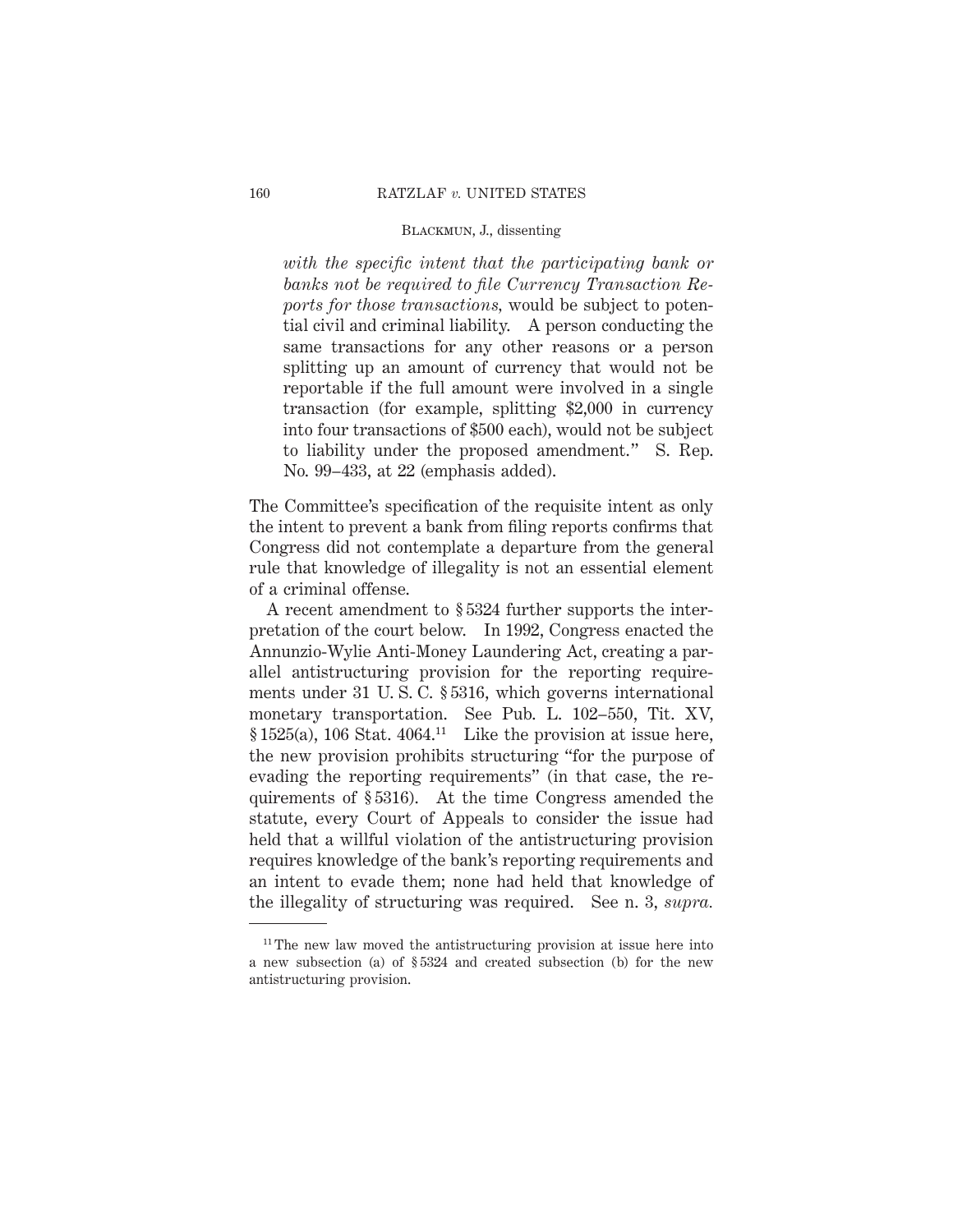The House Report accompanying an earlier bill containing the pertinent provision explained:

"Under the new provision, codified as subsection (b) of section 5324, it would be illegal to structure the importation or exportation of monetary instruments with the intent to evade the . . . reporting requirement. As is the case presently for structuring cases involving currency transaction reports, the government would have to prove that the defendant knew of the... reporting requirement, *but would not have to prove that the defendant knew that structuring itself had been made illegal. United States* v. *Hoyland,* 903 F. 2d 1288 (9th Cir. 1990)." H. R. Rep. No. 102–28, pt. 1, p. 45 (1991)  $(emphasis added).<sup>12</sup>$ 

The 1992 amendment's replication of the original antistructuring provision's language strongly suggests that Congress intended to preserve the then-uniform interpretation of the scienter requirement of § 5324. See *Keene Corp.* v. *United States,* 508 U. S. 200, 212–213 (1993). At the very least, then, today's decision poses a dilemma for any attempt to reconcile the two parallel antistructuring provisions now codified in § 5324: Courts must either ignore clear evidence of legislative intent as to the newly added antistructuring provision or interpret its identical language differently from the antistructuring provision at issue in this case.

Finally, it cannot be ignored that the majority's interpretation of § 5324 as a practical matter largely nullifies the effect of that provision. In codifying the currency transaction reporting requirements in 1970, "Congress recognized the importance of reports of large and unusual currency transactions in ferreting out criminal activity." *California Bankers Assn.* v. *Shultz,* 416 U. S. 21, 38 (1974). Congress enacted the antistructuring law to close what it perceived as

<sup>12</sup> The Court of Appeals for the Ninth Circuit relied on *Hoyland* in affirming the conviction in this case.